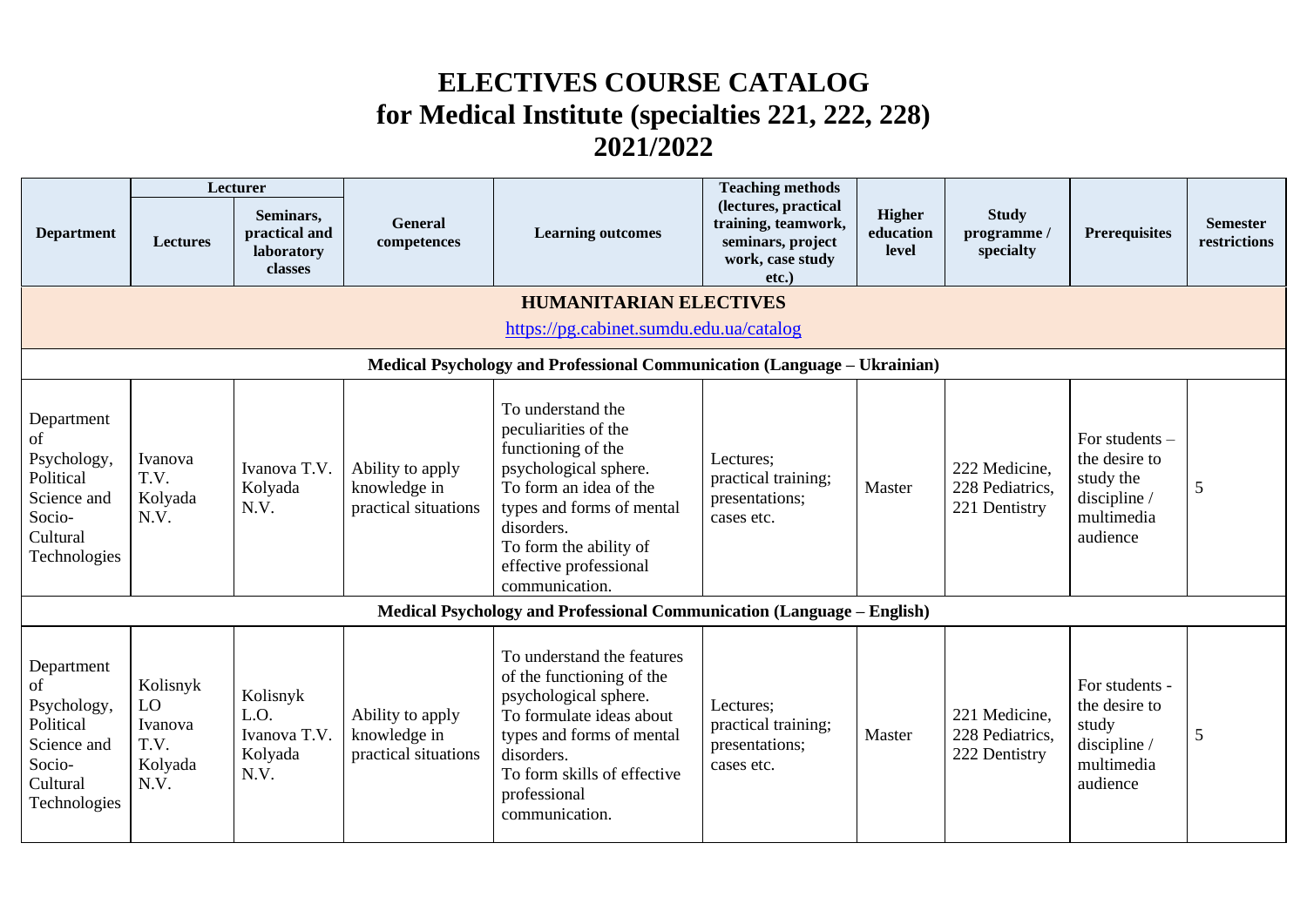|                                                                                                   |                                                                            | Lecturer                                                             |                                                                    |                                                                                                                                                                                                                                                                                                                                                                                                                                                                                                                                                                                                                                                            | <b>Teaching methods</b>                                                                       |                                     |                                                   |                         |                                 |
|---------------------------------------------------------------------------------------------------|----------------------------------------------------------------------------|----------------------------------------------------------------------|--------------------------------------------------------------------|------------------------------------------------------------------------------------------------------------------------------------------------------------------------------------------------------------------------------------------------------------------------------------------------------------------------------------------------------------------------------------------------------------------------------------------------------------------------------------------------------------------------------------------------------------------------------------------------------------------------------------------------------------|-----------------------------------------------------------------------------------------------|-------------------------------------|---------------------------------------------------|-------------------------|---------------------------------|
| <b>Department</b>                                                                                 | <b>Lectures</b>                                                            | Seminars,<br>practical and<br>laboratory<br>classes                  | General<br>competences                                             | <b>Learning outcomes</b>                                                                                                                                                                                                                                                                                                                                                                                                                                                                                                                                                                                                                                   | (lectures, practical<br>training, teamwork,<br>seminars, project<br>work, case study<br>etc.) | <b>Higher</b><br>education<br>level | <b>Study</b><br>programme /<br>specialty          | Prerequisites           | <b>Semester</b><br>restrictions |
|                                                                                                   |                                                                            |                                                                      |                                                                    | Social Psychology (Language - Ukrainian)                                                                                                                                                                                                                                                                                                                                                                                                                                                                                                                                                                                                                   |                                                                                               |                                     |                                                   |                         |                                 |
| Department<br>of<br>Psychology,<br>Political<br>Science and<br>Socio-<br>Cultural<br>Technologies | Pavlenko<br>V.P.                                                           | Pavlenko<br>V.P.                                                     | Ability to<br>interpersonal<br>interaction                         | To analyze the processes of<br>personality formation in<br>society, the patterns of its<br>interaction with others in<br>the process of<br>communication, interaction<br>and joint activities within<br>large and small, formal and<br>informal social groups and<br>in mass communities.<br>Use the methods of social<br>psychology for the study of<br>the world around and for<br>the search for socio-<br>psychological reserves to<br>improve activities in<br>various fields of social<br>practice, building<br>constructive relationships,<br>solving practical social<br>problems.<br>Interpret the results of<br>socio-psychological<br>research. | Lectures;<br>practical training;<br>presentations;<br>cases etc.                              | Master                              | 222 Medicine,<br>228 Pediatrics,<br>221 Dentistry | multimedia<br>audience  | Without<br>restrictions         |
|                                                                                                   |                                                                            |                                                                      |                                                                    | European Culture (Language – Ukrainian)                                                                                                                                                                                                                                                                                                                                                                                                                                                                                                                                                                                                                    |                                                                                               |                                     |                                                   |                         |                                 |
| Department<br>of History                                                                          | Ph.D.,<br>Assoc.<br>Zyakun A.I.,<br>Ph.D.,<br>Assoc.<br>Nesterenko<br>V.A. | Ph.D., Assoc.<br>Zyakun A.I.,<br>Ph.D., Assoc.<br>Nesterenko<br>V.A. | Appreciation and<br>weight of diversity<br>and<br>multiculturalism | To analyze the origins of<br>civilization and<br>determinants of European<br>culture and their impact on<br>Ukrainian culture;<br>navigate in the modern<br>multicultural environment;                                                                                                                                                                                                                                                                                                                                                                                                                                                                     | Lecture, seminar,<br>problem classes                                                          | Master                              | 222 Medicine,<br>228 Pediatrics,<br>221 Dentistry | Without<br>restrictions | Without<br>restrictions         |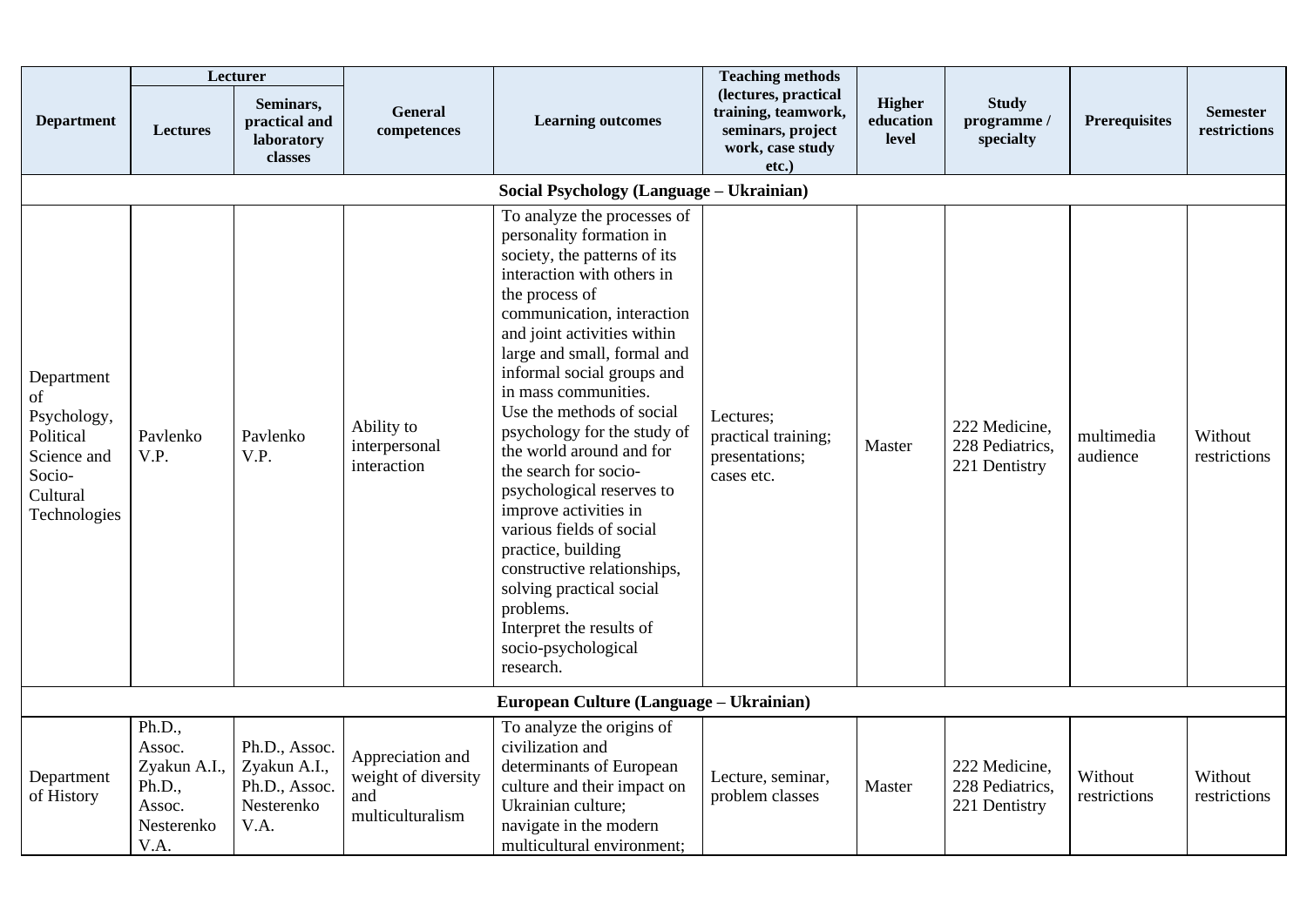|                          |                                                                                 | Lecturer                                                                  |                                                                    |                                                                                                                                                                                                                                                                                                                                              | <b>Teaching methods</b>                                                                       |                                     |                                                   |                         |                                 |
|--------------------------|---------------------------------------------------------------------------------|---------------------------------------------------------------------------|--------------------------------------------------------------------|----------------------------------------------------------------------------------------------------------------------------------------------------------------------------------------------------------------------------------------------------------------------------------------------------------------------------------------------|-----------------------------------------------------------------------------------------------|-------------------------------------|---------------------------------------------------|-------------------------|---------------------------------|
| <b>Department</b>        | <b>Lectures</b>                                                                 | Seminars,<br>practical and<br>laboratory<br>classes                       | <b>General</b><br>competences                                      | <b>Learning outcomes</b>                                                                                                                                                                                                                                                                                                                     | (lectures, practical<br>training, teamwork,<br>seminars, project<br>work, case study<br>etc.) | <b>Higher</b><br>education<br>level | <b>Study</b><br>programme /<br>specialty          | <b>Prerequisites</b>    | <b>Semester</b><br>restrictions |
|                          |                                                                                 |                                                                           |                                                                    | identify cultural phenomena<br>by their historical<br>significance, nationality,<br>and stylistic features.                                                                                                                                                                                                                                  |                                                                                               |                                     |                                                   |                         |                                 |
|                          |                                                                                 |                                                                           |                                                                    | Ukrainian Diaspora in International Relations (Language - Ukrainian)                                                                                                                                                                                                                                                                         |                                                                                               |                                     |                                                   |                         |                                 |
| Department<br>of History | Ph.D.,<br>Assoc.<br>Vlasenko<br>V.M.,<br>Ph.D.,<br>Assoc.<br>Lobko N.V.         | Ph.D.,<br>Assoc. Vlase<br>nko V.M.,<br>Ph.D., Assoc.<br>Lobko N.V.        | Ability to work in<br>an international<br>environment              | To analyze and summarize<br>information about the<br>Ukrainian diaspora, to<br>assess its place and role in<br>the globalized world, world<br>culture and civilization, to<br>establish political,<br>economic and cultural ties<br>with foreign Ukrainians.                                                                                 | Lecture, seminar,<br>problem classes                                                          | Master                              | 222 Medicine,<br>228 Pediatrics,<br>221 Dentistry | Without<br>restrictions | Without<br>restrictions         |
|                          |                                                                                 |                                                                           |                                                                    | Ethnography (Language – Ukrainian)                                                                                                                                                                                                                                                                                                           |                                                                                               |                                     |                                                   |                         |                                 |
| Department<br>of History | Ph.D.,<br>Assoc.<br>Vlasenko<br>V.M.,<br>Ph.D.,<br>Assoc.<br>Nesterenko<br>V.A. | Ph.D., Assoc.<br>Vlasenko<br>V.M.,<br>Ph.D., Assoc.<br>Nesterenko<br>V.A. | Appreciation and<br>weight of diversity<br>and<br>multiculturalism | To determine the<br>interdependence of<br>globalization processes and<br>interethnic and interethnic<br>relations.<br>To explain the importance<br>of cultural heritage for the<br>development of humanity<br>as a whole and individual<br>communities.<br>Adhere to the concept of<br>interethnic and intercultural<br>dialogue in Ukraine. | Lecture, seminar,<br>problem classes                                                          | Master                              | 222 Medicine,<br>228 Pediatrics,<br>221 Dentistry | Without<br>restrictions | Without<br>restrictions         |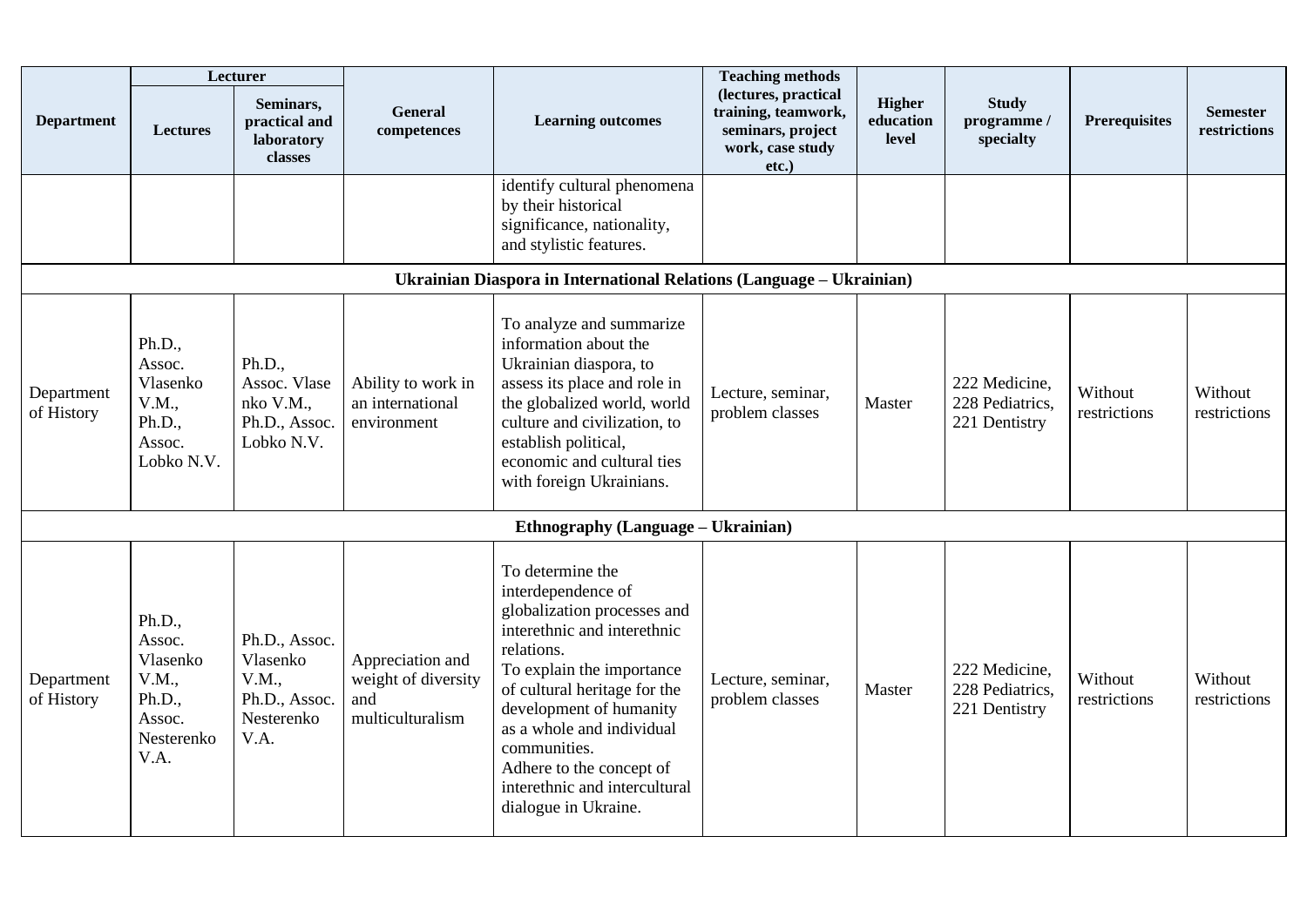|                                                                                      |                 | Lecturer                                                                                                |                                                                                                                                                                                                                                                                                                                                                                  |                                                                                                                                                                                                                                                                                                                                                                                                                                                                                                                    | <b>Teaching methods</b>                                                                                                                                                                            |                                     |                                                   |                                                              |                                 |
|--------------------------------------------------------------------------------------|-----------------|---------------------------------------------------------------------------------------------------------|------------------------------------------------------------------------------------------------------------------------------------------------------------------------------------------------------------------------------------------------------------------------------------------------------------------------------------------------------------------|--------------------------------------------------------------------------------------------------------------------------------------------------------------------------------------------------------------------------------------------------------------------------------------------------------------------------------------------------------------------------------------------------------------------------------------------------------------------------------------------------------------------|----------------------------------------------------------------------------------------------------------------------------------------------------------------------------------------------------|-------------------------------------|---------------------------------------------------|--------------------------------------------------------------|---------------------------------|
| <b>Department</b>                                                                    | <b>Lectures</b> | Seminars,<br>practical and<br>laboratory<br><b>classes</b>                                              | General<br>competences                                                                                                                                                                                                                                                                                                                                           | <b>Learning outcomes</b>                                                                                                                                                                                                                                                                                                                                                                                                                                                                                           | (lectures, practical<br>training, teamwork,<br>seminars, project<br>work, case study<br>$etc.$ )                                                                                                   | <b>Higher</b><br>education<br>level | <b>Study</b><br>programme /<br>specialty          | <b>Prerequisites</b>                                         | <b>Semester</b><br>restrictions |
|                                                                                      |                 |                                                                                                         |                                                                                                                                                                                                                                                                                                                                                                  | <b>IT ELECTIVES</b>                                                                                                                                                                                                                                                                                                                                                                                                                                                                                                |                                                                                                                                                                                                    |                                     |                                                   |                                                              |                                 |
|                                                                                      |                 |                                                                                                         |                                                                                                                                                                                                                                                                                                                                                                  | https://pg.cabinet.sumdu.edu.ua/catalog                                                                                                                                                                                                                                                                                                                                                                                                                                                                            |                                                                                                                                                                                                    |                                     |                                                   |                                                              |                                 |
|                                                                                      |                 |                                                                                                         |                                                                                                                                                                                                                                                                                                                                                                  | Medical informatics (Language - Ukrainian)                                                                                                                                                                                                                                                                                                                                                                                                                                                                         |                                                                                                                                                                                                    |                                     |                                                   |                                                              |                                 |
| Department<br>of applied<br>and<br>mathematics<br>and complex<br>systems<br>modeling |                 | Dvornichen-<br>ko A.V.<br>Shvets U.S.<br>Kolesnyk<br>M. M<br>Knyaz I.O.<br>Kornyu-<br>shchenko<br>H. S. | An ability to<br>abstract thinking,<br>analysis, and<br>synthesis.<br>An ability to apply<br>knowledge in<br>practical situations.<br>An ability to use<br>information and<br>communication<br>technologies.<br>An ability to learn<br>and master modern<br>knowledge.<br>An ability to<br>search, process and<br>analyze<br>information from<br>various sources | Effectively use modern<br>general and special<br>programs in the field of<br>health care.<br>Independently develop<br>software for different<br>purposes, update and<br>integrate the acquired<br>knowledges.<br>Analyze and identify<br>tendency and trends in the<br>health of the population, the<br>state, and dynamics of<br>health care.<br>Optimize the medical care<br>to the population, the work<br>time of health care facilities<br>by using modern software<br>and computer information<br>technology | Demonstration<br>method<br>Analysis of specific<br>situations (Case<br>study) 3 Practice-<br>oriented learning<br>Problem-searching<br>method<br>e-learning<br>Heuristic learning<br>Research work | Master                              | 222 Medicine<br>228<br>Pediatric<br>221 Dentistry | There are no<br>additional<br>conditions and<br>restrictions | N <sub>o</sub>                  |
|                                                                                      |                 |                                                                                                         |                                                                                                                                                                                                                                                                                                                                                                  | <b>Medical Informatics (Language – English)</b>                                                                                                                                                                                                                                                                                                                                                                                                                                                                    |                                                                                                                                                                                                    |                                     |                                                   |                                                              |                                 |
| Department<br>of applied<br>and<br>mathematics<br>and complex<br>systems<br>modeling |                 | Dvornichen-<br>ko A.V.<br>Shvets U.S.<br>Kolesnyk<br>M.M<br>Knyaz I.O.                                  | An ability to<br>abstract thinking,<br>analysis, and<br>synthesis.<br>An ability to apply<br>knowledge in<br>practical situations.                                                                                                                                                                                                                               | Effectively use modern<br>general and special<br>programs in the field of<br>health care.<br>Independently develop<br>software for different<br>purposes, update and                                                                                                                                                                                                                                                                                                                                               | Demonstration<br>method<br>Analysis of specific<br>situations (Case<br>study)<br>Practice-oriented<br>learning                                                                                     | Master                              | 222 Medicine<br>228<br>Pediatric<br>221 Dentistry | There are no<br>additional<br>conditions and<br>restrictions | N <sub>o</sub>                  |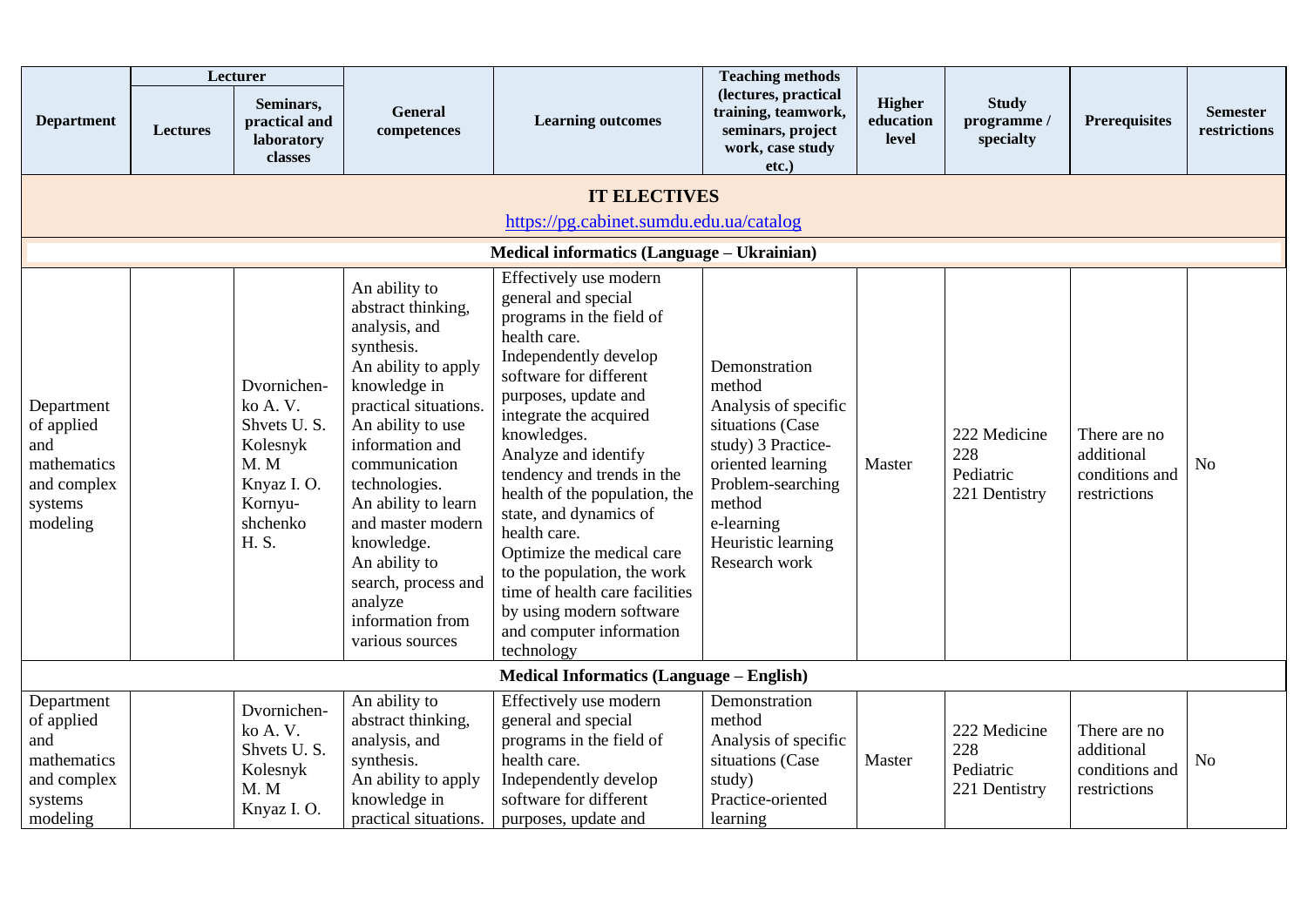|                                                                                |                     | Lecturer                                            |                                                                                                                                                                                                                                                                                   |                                                                                                                                                                                                                                                                                                                                                                                        | <b>Teaching methods</b>                                                                       |                                     |                                                 |                                                                      |                                 |
|--------------------------------------------------------------------------------|---------------------|-----------------------------------------------------|-----------------------------------------------------------------------------------------------------------------------------------------------------------------------------------------------------------------------------------------------------------------------------------|----------------------------------------------------------------------------------------------------------------------------------------------------------------------------------------------------------------------------------------------------------------------------------------------------------------------------------------------------------------------------------------|-----------------------------------------------------------------------------------------------|-------------------------------------|-------------------------------------------------|----------------------------------------------------------------------|---------------------------------|
| <b>Department</b>                                                              | Lectures            | Seminars,<br>practical and<br>laboratory<br>classes | General<br>competences                                                                                                                                                                                                                                                            | <b>Learning outcomes</b>                                                                                                                                                                                                                                                                                                                                                               | (lectures, practical<br>training, teamwork,<br>seminars, project<br>work, case study<br>etc.) | <b>Higher</b><br>education<br>level | <b>Study</b><br>programme /<br>specialty        | <b>Prerequisites</b>                                                 | <b>Semester</b><br>restrictions |
|                                                                                |                     | Kornyu-<br>shchenko<br>H. S.                        | An ability to use<br>information and<br>communication<br>technologies.<br>An ability to learn<br>and master modern<br>knowledge.<br>An ability to<br>search, process and<br>analyze<br>information from<br>various sources                                                        | integrate the acquired<br>knowledges.<br>Analyze and identify<br>tendency and trends in the<br>health of the population, the<br>state, and dynamics of<br>health care.<br>Optimize the medical care<br>to the population, the work<br>time of health care facilities<br>by using modern software<br>and computer information<br>technology                                             | Problem-searching<br>method<br>e-learning<br>Heuristic learning<br>Research work              |                                     |                                                 |                                                                      |                                 |
|                                                                                |                     |                                                     |                                                                                                                                                                                                                                                                                   | <b>ENGINEERING AND NATURE ELECTIVES</b><br>https://pg.cabinet.sumdu.edu.ua/catalog                                                                                                                                                                                                                                                                                                     |                                                                                               |                                     |                                                 |                                                                      |                                 |
|                                                                                |                     |                                                     |                                                                                                                                                                                                                                                                                   | Biotechnology in HUMAN LIFE (Language - Ukrainian)                                                                                                                                                                                                                                                                                                                                     |                                                                                               |                                     |                                                 |                                                                      |                                 |
| Department<br>of Ecology<br>and<br>Environmental<br>Protection<br>Technologies | Chernysh<br>Ye. Yu. | Chernysh<br>Ye. Yu.                                 | Ability to apply<br>knowledge in<br>practical situations.<br>The ability to<br>identify, set and<br>solve problems.<br>Ability to make<br>informed<br>decisions.<br>Ability to work as<br>a team.<br>Ability to conduct<br>safe activities.<br>Ability to act based<br>on ethical | Evaluate the development<br>trends of bioprocesses to<br>produce useful bioproducts<br>and their use in human life.<br>Analyze the factors of<br>biotechnological processes'<br>impact on the environment<br>and possible environmental<br>risks of such impact.<br>Define directions for using<br>industry-specific<br>biotechnologies to support<br>the consumer needs of<br>society | Lecture classes;<br>practical classes;<br>presentations;<br>seminars                          | Master                              | 221 Medicine<br>228 Pediatrics<br>222 Dentistry | No limits / For<br>the classes<br>required<br>multimedia<br>audience | No limits                       |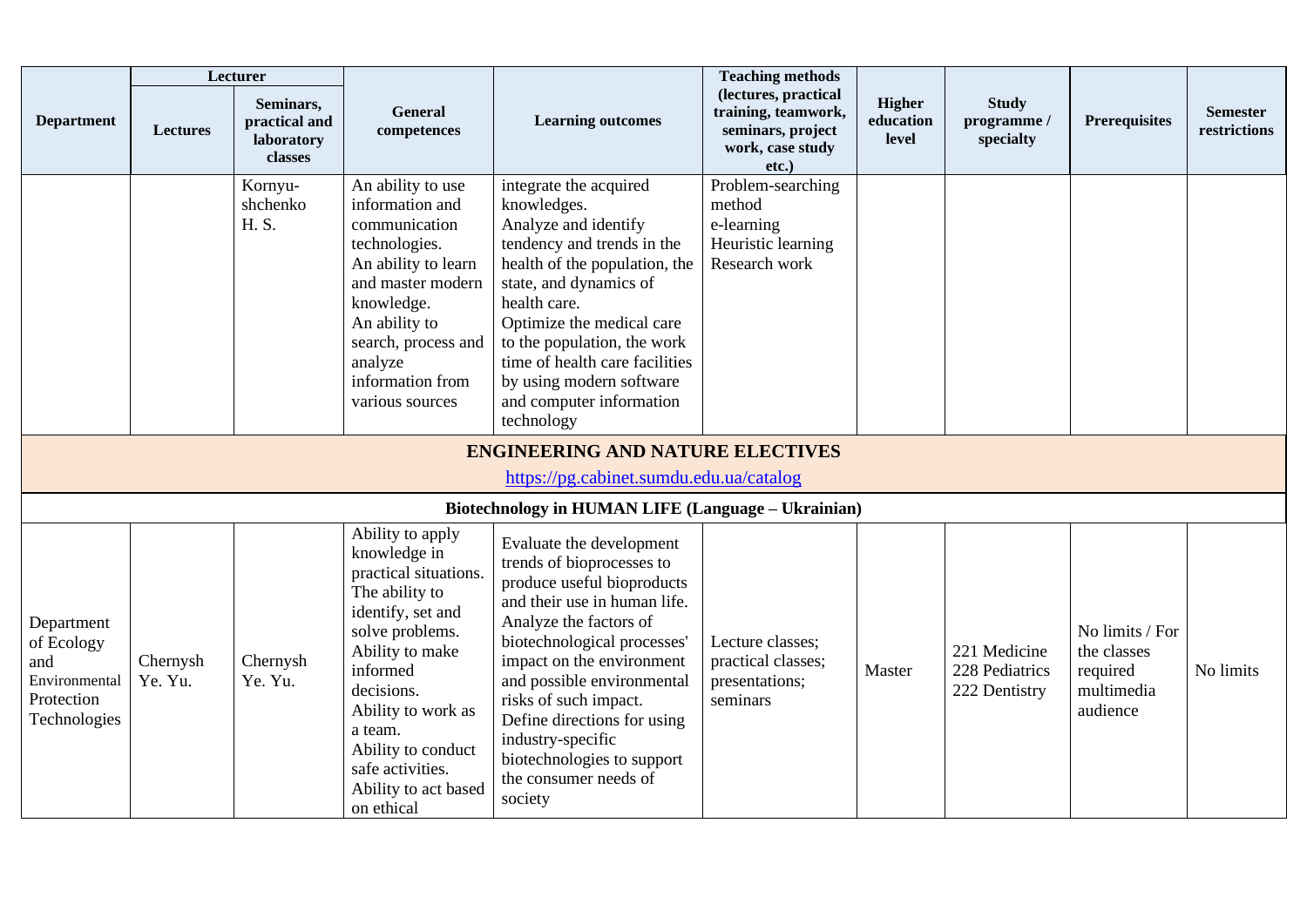|                                                                                                        |                     | Lecturer                                                                                                                       |                                                                                                                                                                                                                                                                                               |                                                                                                                                                                                                                                                                                                                                                                                        | <b>Teaching methods</b>                                                                          |                                     |                                                   |                                                                              |                                 |
|--------------------------------------------------------------------------------------------------------|---------------------|--------------------------------------------------------------------------------------------------------------------------------|-----------------------------------------------------------------------------------------------------------------------------------------------------------------------------------------------------------------------------------------------------------------------------------------------|----------------------------------------------------------------------------------------------------------------------------------------------------------------------------------------------------------------------------------------------------------------------------------------------------------------------------------------------------------------------------------------|--------------------------------------------------------------------------------------------------|-------------------------------------|---------------------------------------------------|------------------------------------------------------------------------------|---------------------------------|
| <b>Department</b>                                                                                      | <b>Lectures</b>     | Seminars,<br>practical and<br>laboratory<br>classes                                                                            | General<br>competences                                                                                                                                                                                                                                                                        | <b>Learning outcomes</b>                                                                                                                                                                                                                                                                                                                                                               | (lectures, practical<br>training, teamwork,<br>seminars, project<br>work, case study<br>$etc.$ ) | <b>Higher</b><br>education<br>level | <b>Study</b><br>programme /<br>specialty          | <b>Prerequisites</b>                                                         | <b>Semester</b><br>restrictions |
|                                                                                                        |                     |                                                                                                                                | considerations                                                                                                                                                                                                                                                                                |                                                                                                                                                                                                                                                                                                                                                                                        |                                                                                                  |                                     |                                                   |                                                                              |                                 |
|                                                                                                        |                     |                                                                                                                                | (motives).                                                                                                                                                                                                                                                                                    | Biotechnologies in Human Life (Language - English)                                                                                                                                                                                                                                                                                                                                     |                                                                                                  |                                     |                                                   |                                                                              |                                 |
|                                                                                                        |                     |                                                                                                                                | Ability to apply                                                                                                                                                                                                                                                                              |                                                                                                                                                                                                                                                                                                                                                                                        |                                                                                                  |                                     |                                                   |                                                                              |                                 |
| Department<br>of Ecology<br>and<br>Environmental<br>Protection<br>Technologies                         | Chernysh<br>Ye. Yu. | Chernysh<br>Ye. Yu.                                                                                                            | knowledge in<br>practical situations.<br>The ability to<br>identify, set and<br>solve problems.<br>Ability to make<br>informed<br>decisions.<br>Ability to work as<br>a team.<br>Ability to conduct<br>safe activities.<br>Ability to act based<br>on ethical<br>considerations<br>(motives). | Evaluate the development<br>trends of bioprocesses to<br>produce useful bioproducts<br>and their use in human life.<br>Analyze the factors of<br>biotechnological processes'<br>impact on the environment<br>and possible environmental<br>risks of such impact.<br>Define directions for using<br>industry-specific<br>biotechnologies to support<br>the consumer needs of<br>society | Lecture classes;<br>practical classes;<br>presentations;<br>seminars                             | Master                              | 221 Medicine<br>228 Pediatrics<br>222 Dentistry   | No limits / For<br>the classes<br>required<br>multimedia<br>audience         | No limits                       |
|                                                                                                        |                     |                                                                                                                                |                                                                                                                                                                                                                                                                                               | Modern problems of biophysics (Language - Ukrainian)                                                                                                                                                                                                                                                                                                                                   |                                                                                                  |                                     |                                                   |                                                                              |                                 |
| Department<br>of<br>Biophysics,<br>Biochemistry,<br>Pharmacology<br>and<br>Biomolecular<br>Engineering |                     | Ph.D.,<br>professor,<br>Correspondin<br>g Member of<br>the NAS of<br>Ukraine,<br>Sukhodub<br>L.F.<br>Ph.D.<br>Natalich<br>V.V. | Ability to learn and<br>master modern<br>knowledge.<br>Ability to use<br>information and<br>communication<br>technologies.<br>Ability to conduct<br>research at the<br>appropriate level.<br>Ability to search,<br>process and                                                                | Understand the physical<br>foundations of modern<br>methods of studying<br>biological systems and<br>imaging methods in<br>medical diagnostics.<br>Analyze the possibilities of<br>using electron microscopy<br>in research practice.<br>Ability to explain the nature<br>of the interaction of                                                                                        | Practice,<br>seminars.                                                                           | Master                              | 222 Medicine,<br>228 Pediatrics,<br>221 Dentistry | General<br>educational<br>level of<br>knowledge in<br>physics and<br>biology | Without<br>restrictions         |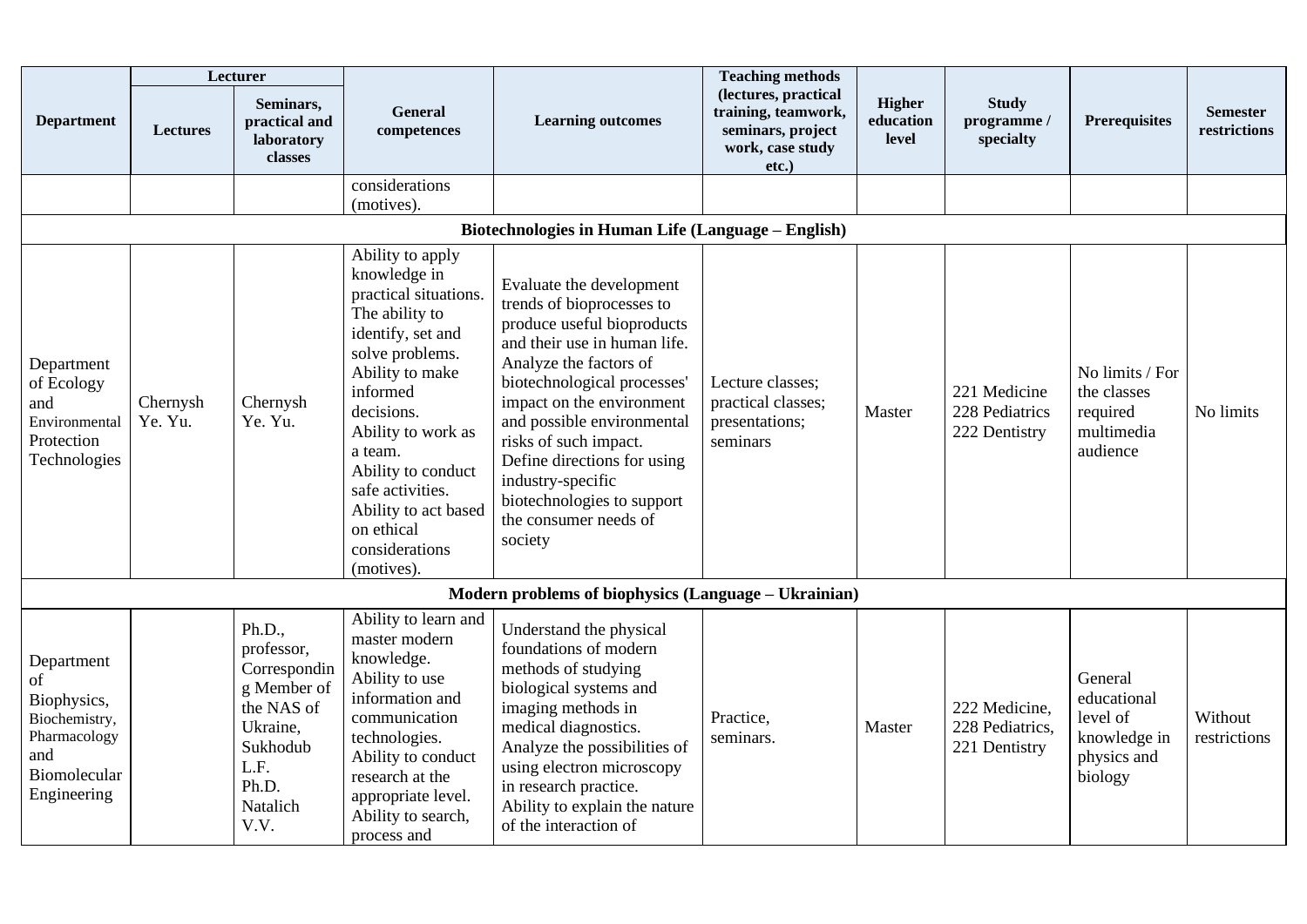|                                                                 |                 | Lecturer                                                                                                                                                                                                                                                                          |                                                    |                                                                                                                                                                                                                                           | <b>Teaching methods</b>                                                                          |                              |                                          |                                                                |                                 |
|-----------------------------------------------------------------|-----------------|-----------------------------------------------------------------------------------------------------------------------------------------------------------------------------------------------------------------------------------------------------------------------------------|----------------------------------------------------|-------------------------------------------------------------------------------------------------------------------------------------------------------------------------------------------------------------------------------------------|--------------------------------------------------------------------------------------------------|------------------------------|------------------------------------------|----------------------------------------------------------------|---------------------------------|
| <b>Department</b>                                               | <b>Lectures</b> | Seminars,<br>practical and<br>laboratory<br>classes                                                                                                                                                                                                                               | <b>General</b><br>competences                      | <b>Learning outcomes</b>                                                                                                                                                                                                                  | (lectures, practical<br>training, teamwork,<br>seminars, project<br>work, case study<br>$etc.$ ) | Higher<br>education<br>level | <b>Study</b><br>programme /<br>specialty | <b>Prerequisites</b>                                           | <b>Semester</b><br>restrictions |
|                                                                 |                 |                                                                                                                                                                                                                                                                                   | analyze<br>information from<br>various sources     | different types of radiation<br>with biological media                                                                                                                                                                                     |                                                                                                  |                              |                                          |                                                                |                                 |
|                                                                 |                 |                                                                                                                                                                                                                                                                                   |                                                    | <b>FOREIGN LANGUAGE ELECTIVES</b>                                                                                                                                                                                                         |                                                                                                  |                              |                                          |                                                                |                                 |
|                                                                 |                 |                                                                                                                                                                                                                                                                                   |                                                    | https://pg.cabinet.sumdu.edu.ua/catalog                                                                                                                                                                                                   |                                                                                                  |                              |                                          |                                                                |                                 |
|                                                                 |                 |                                                                                                                                                                                                                                                                                   |                                                    | Module A1: Ukrainian as a Foreign Language (Level A1) (Language – Ukrainian)                                                                                                                                                              |                                                                                                  |                              |                                          |                                                                |                                 |
| Department<br>of Language<br>Training of<br>Foreign<br>Citizens |                 | Bidenko<br>L.V.,<br><b>Burnos</b><br>E.Yu.<br>Vorona<br>O.M.,<br>Zavgorodniy<br>V.A.,<br>Dyadchenko<br>G.V.,<br>Pilipenko-<br>Fritsak N.A.,<br>Silka A.A.,<br>Chernyakova<br>A.V.,<br>Zaitseva S.S.,<br>Konyok O.P.,<br>Kazandzhieva<br>M.S.,<br>Klipatska<br>Y.O.,<br>Nabok M.M. | Ability to<br>communicate in a<br>foreign language | Ask questions and respond<br>to questions to obtain the<br>necessary information.<br>Use the Ukrainian language<br>as an independent user.<br>Communicate on topics<br>related to the sphere of<br>personal and academic<br>communication | Practical training                                                                               | Master                       | 222 Medicine,<br>221 Dentistry           | Proficiency in<br>the Ukrainian<br>language at<br>the A1 level | Without<br>restrictions         |
|                                                                 |                 |                                                                                                                                                                                                                                                                                   |                                                    | Module A2: Ukrainian as a Foreign Language (Level A2) (Language - Ukrainian)                                                                                                                                                              |                                                                                                  |                              |                                          |                                                                |                                 |
| Department<br>of Language<br>Training of                        |                 | Bidenko<br>L.V.,                                                                                                                                                                                                                                                                  | Ability to<br>communicate in a<br>foreign language | Use vocabulary and<br>grammatical structures<br>correctly and confidently.                                                                                                                                                                | Practical training                                                                               | Master                       | 222 Medicine,<br>221 Dentistry           | Proficiency in<br>the Ukrainian                                | Without<br>restrictions         |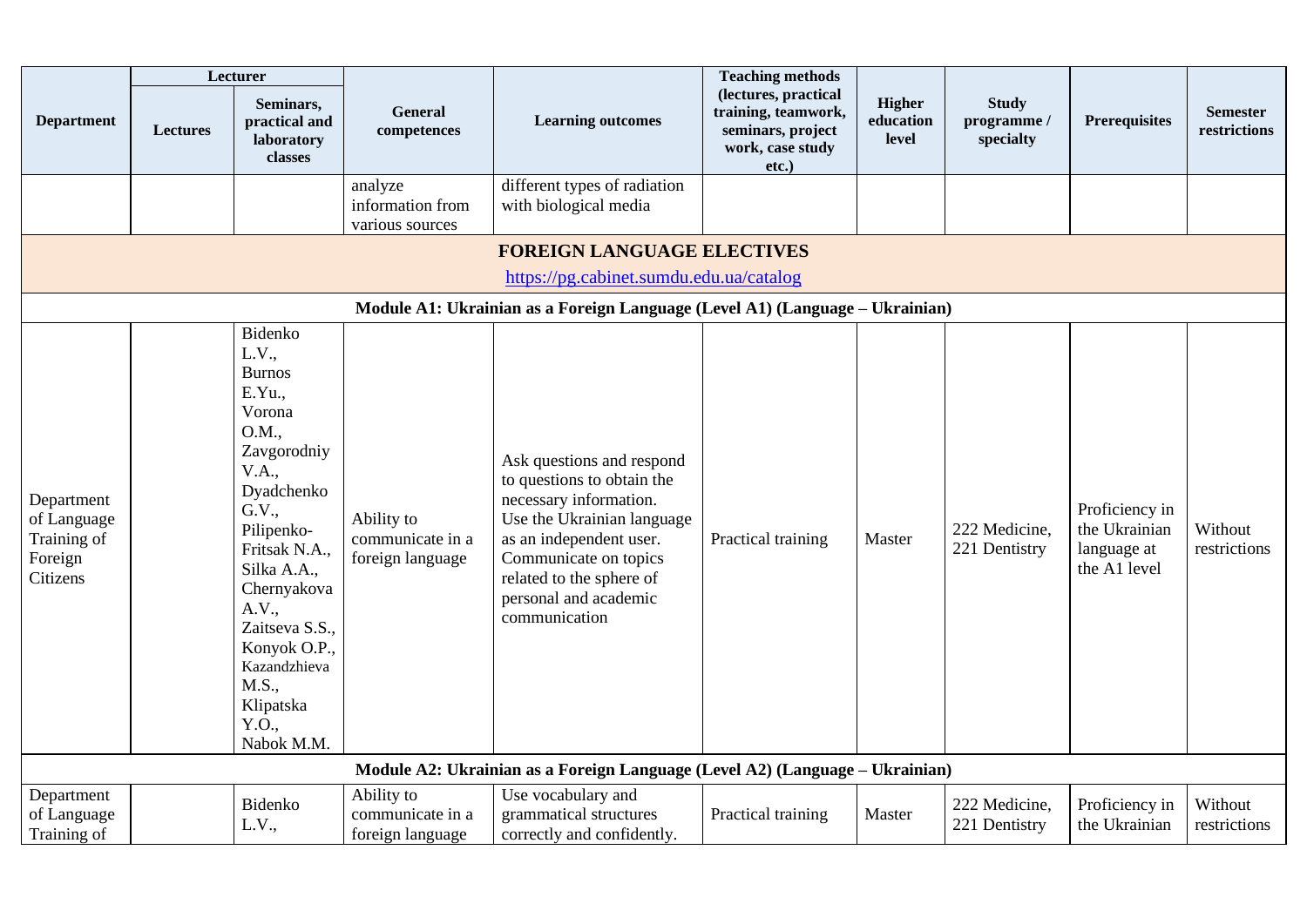|                                                                 |          | Lecturer                                                                                                                                                                                                                                                       |                                                    |                                                                                                                                                                                                                                                                                                                                                         | <b>Teaching methods</b>                                                                       |                                     |                                          |                                                                       |                                 |
|-----------------------------------------------------------------|----------|----------------------------------------------------------------------------------------------------------------------------------------------------------------------------------------------------------------------------------------------------------------|----------------------------------------------------|---------------------------------------------------------------------------------------------------------------------------------------------------------------------------------------------------------------------------------------------------------------------------------------------------------------------------------------------------------|-----------------------------------------------------------------------------------------------|-------------------------------------|------------------------------------------|-----------------------------------------------------------------------|---------------------------------|
| <b>Department</b>                                               | Lectures | Seminars,<br>practical and<br>laboratory<br>classes                                                                                                                                                                                                            | <b>General</b><br>competences                      | <b>Learning outcomes</b>                                                                                                                                                                                                                                                                                                                                | (lectures, practical<br>training, teamwork,<br>seminars, project<br>work, case study<br>etc.) | <b>Higher</b><br>education<br>level | <b>Study</b><br>programme /<br>specialty | <b>Prerequisites</b>                                                  | <b>Semester</b><br>restrictions |
| Foreign<br>Citizens                                             |          | <b>Burnos</b><br>E.Yu.,<br>Vorona<br>O.M.,<br>Zavgorodniy<br>V.A.,<br>Dyadchenko<br>G.V.,<br>Pilipenko-<br>Fritsak N.A.,<br>Silka A.A.,<br>Chernyakova<br>A.V.,<br>Zaitseva S.S.,<br>Konyok O.P.,<br>Kazandzhieva<br>M.S.,<br>Klipatska<br>Y.O.,<br>Nabok M.M. |                                                    | Make simple<br>presentations related to the<br>field of personal and<br>academic communication.<br>Maintain a face-to-face<br>conversation                                                                                                                                                                                                              |                                                                                               |                                     |                                          | language at<br>the level<br>$A1-A2$                                   |                                 |
|                                                                 |          |                                                                                                                                                                                                                                                                |                                                    | Module B1: Ukrainian as a Foreign Language (Level B1) (Language - Ukrainian)                                                                                                                                                                                                                                                                            |                                                                                               |                                     |                                          |                                                                       |                                 |
| Department<br>of Language<br>Training of<br>Foreign<br>Citizens |          | Bidenko<br>L.V.,<br><b>Burnos</b><br>E.Yu.,<br>Vorona<br>O.M.,<br>Zavgorodniy<br>V.A.,<br>Dyadchenko<br>G.V.,<br>Pilipenko-<br>Fritsak N.A.,<br>Silka A.A.,                                                                                                    | Ability to<br>communicate in a<br>foreign language | Understand the basic ideas<br>of simple clear data from<br>familiar areas that are<br>regularly encountered at<br>work, at university, on<br>vacation, and so on.<br>Communicate in more than<br>six situations that may arise<br>during your stay in the<br>country.<br>Describe impressions,<br>events, dreams, hopes and<br>aspirations, present and | Practical training                                                                            | Master                              | 222 Medicine,<br>221 Dentistry           | Proficiency in<br>the Ukrainian<br>language at<br>the level<br>A2, B1 | Without<br>restrictions         |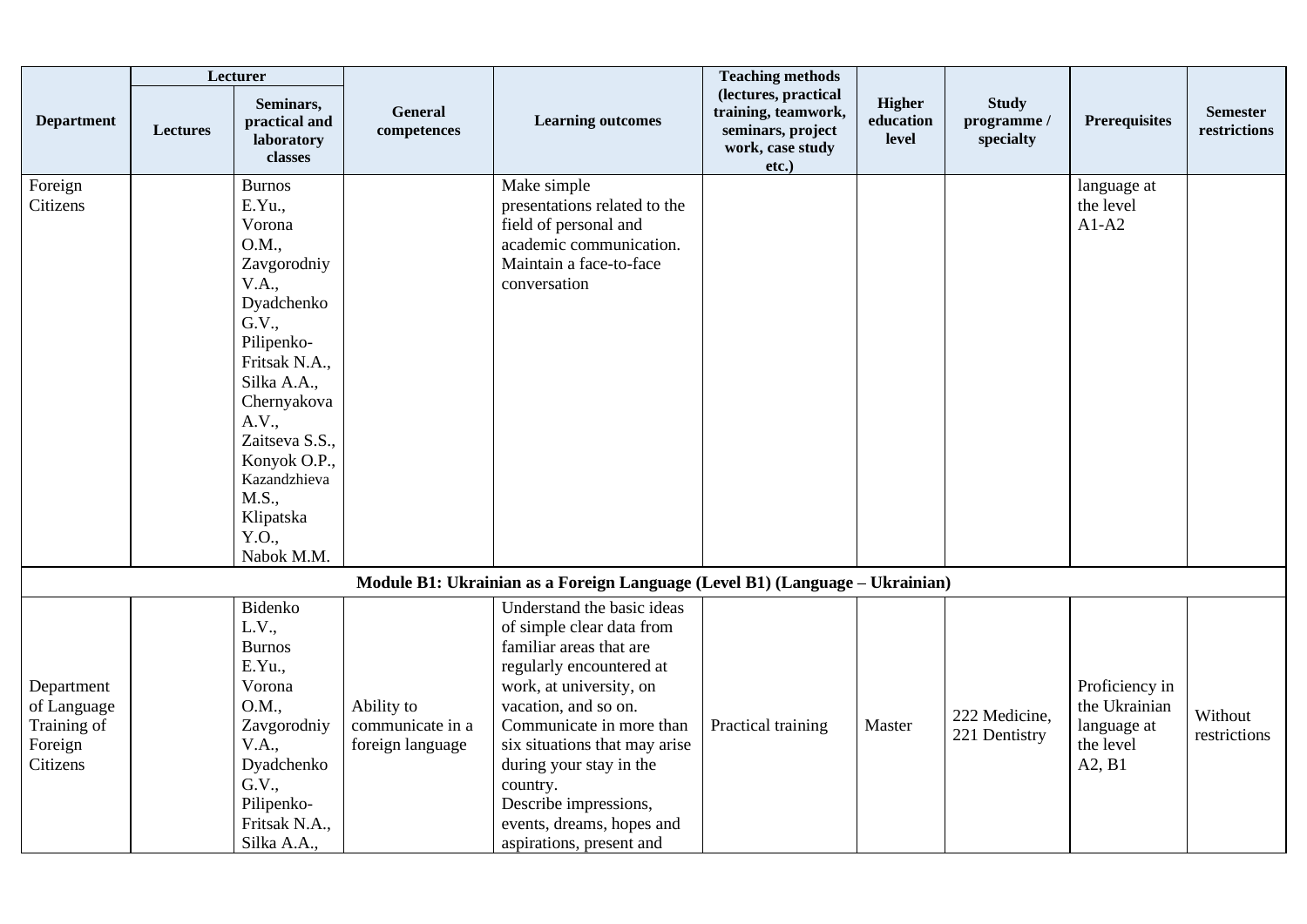|                                       |                 | Lecturer                                                                                                                         |                                                                                                                                                                                                                                                                                                                                                                                                            |                                                                                                                                                                                                                                         | <b>Teaching methods</b>                                                                                          |                                     |                                          |                                                                                                             |                                 |
|---------------------------------------|-----------------|----------------------------------------------------------------------------------------------------------------------------------|------------------------------------------------------------------------------------------------------------------------------------------------------------------------------------------------------------------------------------------------------------------------------------------------------------------------------------------------------------------------------------------------------------|-----------------------------------------------------------------------------------------------------------------------------------------------------------------------------------------------------------------------------------------|------------------------------------------------------------------------------------------------------------------|-------------------------------------|------------------------------------------|-------------------------------------------------------------------------------------------------------------|---------------------------------|
| <b>Department</b>                     | <b>Lectures</b> | Seminars,<br>practical and<br>laboratory<br>classes                                                                              | General<br>competences                                                                                                                                                                                                                                                                                                                                                                                     | <b>Learning outcomes</b>                                                                                                                                                                                                                | (lectures, practical<br>training, teamwork,<br>seminars, project<br>work, case study<br>etc.)                    | <b>Higher</b><br>education<br>level | <b>Study</b><br>programme /<br>specialty | <b>Prerequisites</b>                                                                                        | <b>Semester</b><br>restrictions |
|                                       |                 | Chernyakova<br>A.V.,<br>Zaitseva S.S.,<br>Konyok O.P.,<br>Kazandzhieva<br>M.S.,<br>Klipatska<br>Y.O.,<br>Nabok M.M.              |                                                                                                                                                                                                                                                                                                                                                                                                            | justify your opinion and<br>plans                                                                                                                                                                                                       |                                                                                                                  |                                     |                                          |                                                                                                             |                                 |
|                                       |                 |                                                                                                                                  |                                                                                                                                                                                                                                                                                                                                                                                                            | Professional English (Language – Ukrainian)                                                                                                                                                                                             |                                                                                                                  |                                     |                                          |                                                                                                             |                                 |
| Department<br>of Foreign<br>Languages |                 | Kozachenko<br>Y.S.,<br>Kurochkina<br>V.S.,<br>Usenko<br>N.M.<br>Simonenko<br>N.O.,<br>Hladchenko<br>O.R.,<br>Nefedchenko<br>O.I. | Ability to abstract<br>thinking, analysis,<br>and synthesis.<br>Ability to apply<br>knowledge in<br>practical situations.<br>Ability to<br>communicate in a<br>foreign language.<br>Ability to use<br>information and<br>communication<br>technologies.<br>The ability to learn<br>and master modern<br>knowledge.<br>Ability to search,<br>process and<br>analyze<br>information from<br>various sources. | Learn the lexical units<br>needed to understand<br>medical texts. Analyze<br>independently read<br>thematic information.<br>Discuss problems of<br>medicine.<br>Be able to analyze scientific<br>articles and authentic<br>publications | Practices,<br>discussions, group<br>work, case studies,<br>problem-oriented<br>learning, debates,<br>e-learning. | Master                              | 222 Medicine<br>221<br>Dentistry         | <b>Basic</b><br>knowledge of<br>English.<br>language and<br>a compulsory<br>English course<br>from 1 course | No limits                       |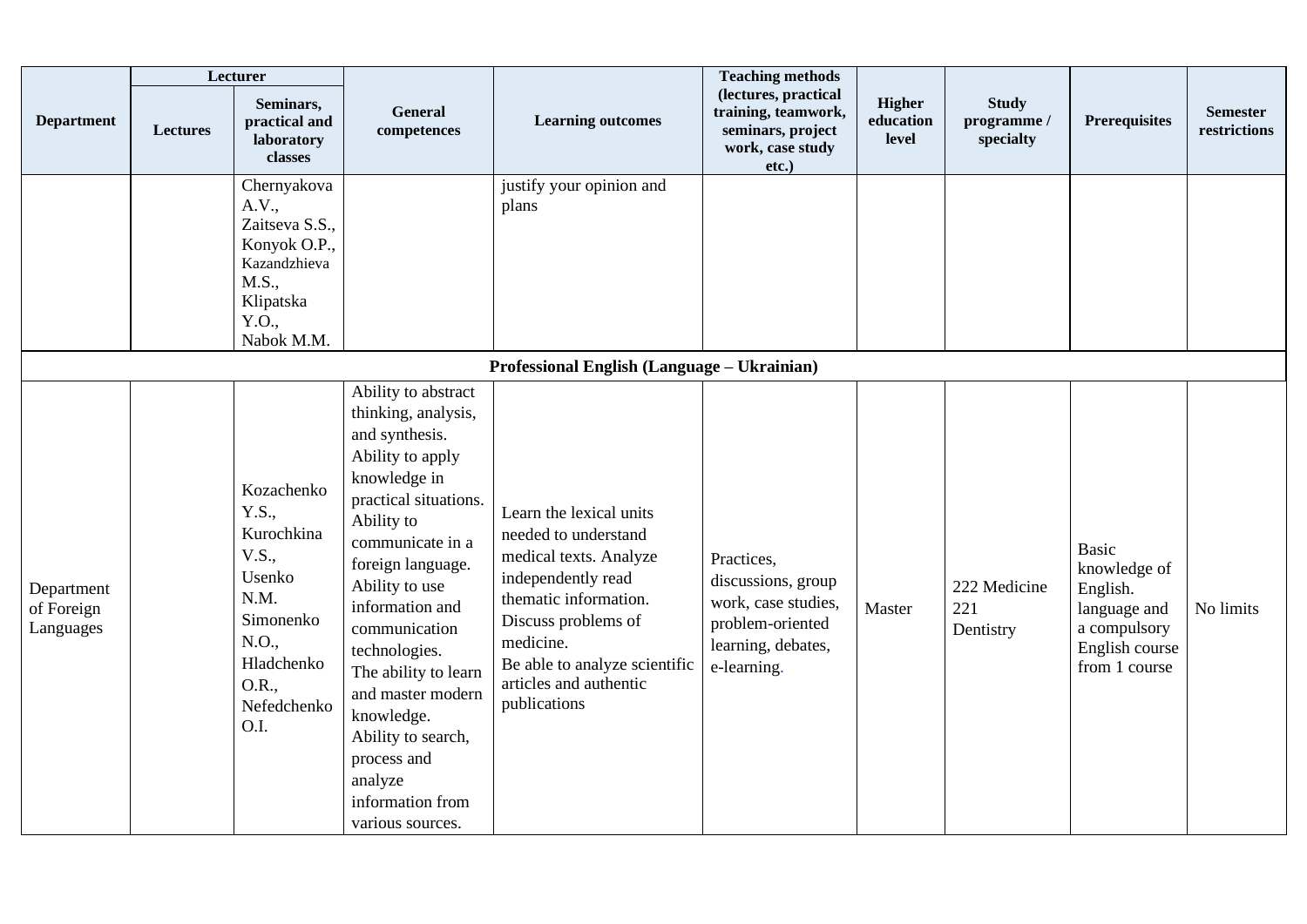|                                       |                 | Lecturer                                                                                                                         |                                                                                                                                                                                                                                                                                                                                                                                                            |                                                                                                                                                                                                                                         | <b>Teaching methods</b>                                                                                          |                                     |                                          |                                                                                                             |                                 |
|---------------------------------------|-----------------|----------------------------------------------------------------------------------------------------------------------------------|------------------------------------------------------------------------------------------------------------------------------------------------------------------------------------------------------------------------------------------------------------------------------------------------------------------------------------------------------------------------------------------------------------|-----------------------------------------------------------------------------------------------------------------------------------------------------------------------------------------------------------------------------------------|------------------------------------------------------------------------------------------------------------------|-------------------------------------|------------------------------------------|-------------------------------------------------------------------------------------------------------------|---------------------------------|
| <b>Department</b>                     | <b>Lectures</b> | Seminars,<br>practical and<br>laboratory<br>classes                                                                              | General<br>competences                                                                                                                                                                                                                                                                                                                                                                                     | <b>Learning outcomes</b>                                                                                                                                                                                                                | (lectures, practical<br>training, teamwork,<br>seminars, project<br>work, case study<br>etc.)                    | <b>Higher</b><br>education<br>level | <b>Study</b><br>programme /<br>specialty | Prerequisites                                                                                               | <b>Semester</b><br>restrictions |
|                                       |                 |                                                                                                                                  | Ability to be<br>critical and self-<br>critical.<br>Ability to adapt<br>and act in a new<br>situation.<br>Ability to<br>interpersonal<br>interaction                                                                                                                                                                                                                                                       |                                                                                                                                                                                                                                         |                                                                                                                  |                                     |                                          |                                                                                                             |                                 |
|                                       |                 |                                                                                                                                  |                                                                                                                                                                                                                                                                                                                                                                                                            | <b>Professional English (Language – English)</b>                                                                                                                                                                                        |                                                                                                                  |                                     |                                          |                                                                                                             |                                 |
| Department<br>of Foreign<br>Languages |                 | Kozachenko<br>Y.S.,<br>Kurochkina<br>V.S.,<br>Usenko<br>N.M.<br>Simonenko<br>N.O.,<br>Hladchenko<br>O.R.,<br>Nefedchenko<br>O.I. | Ability to abstract<br>thinking, analysis,<br>and synthesis.<br>Ability to apply<br>knowledge in<br>practical situations.<br>Ability to<br>communicate in a<br>foreign language.<br>Ability to use<br>information and<br>communication<br>technologies.<br>The ability to learn<br>and master modern<br>knowledge.<br>Ability to search,<br>process and<br>analyze<br>information from<br>various sources. | Learn the lexical units<br>needed to understand<br>medical texts. Analyze<br>independently read<br>thematic information.<br>Discuss problems of<br>medicine.<br>Be able to analyze scientific<br>articles and authentic<br>publications | Practices,<br>discussions, group<br>work, case studies,<br>problem-oriented<br>learning, debates,<br>e-learning. | Master                              | 222 Medicine<br>221<br>Dentistry         | <b>Basic</b><br>knowledge of<br>English.<br>language and<br>a compulsory<br>English course<br>from 1 course | No limits                       |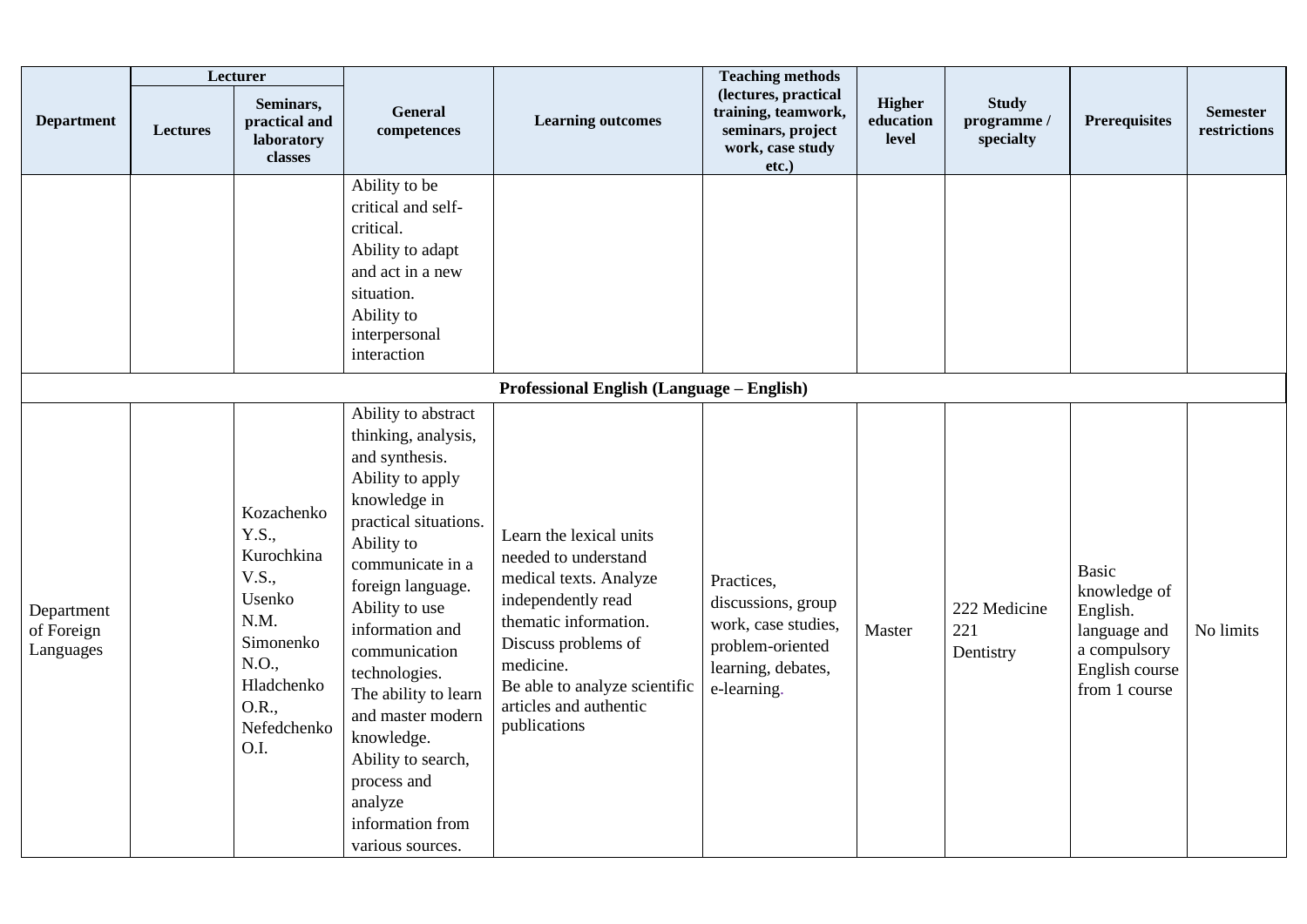|                                                              |                                | Lecturer                                                      |                                                                                                                                                      |                                                                                                                                                                                                                                                                                                                                                                                                              | <b>Teaching methods</b>                                                                                                                 |                                     |                                                   |                         |                                 |
|--------------------------------------------------------------|--------------------------------|---------------------------------------------------------------|------------------------------------------------------------------------------------------------------------------------------------------------------|--------------------------------------------------------------------------------------------------------------------------------------------------------------------------------------------------------------------------------------------------------------------------------------------------------------------------------------------------------------------------------------------------------------|-----------------------------------------------------------------------------------------------------------------------------------------|-------------------------------------|---------------------------------------------------|-------------------------|---------------------------------|
| <b>Department</b>                                            | Lectures                       | Seminars,<br>practical and<br>laboratory<br>classes           | General<br>competences                                                                                                                               | <b>Learning outcomes</b>                                                                                                                                                                                                                                                                                                                                                                                     | (lectures, practical<br>training, teamwork,<br>seminars, project<br>work, case study<br>etc.)                                           | <b>Higher</b><br>education<br>level | <b>Study</b><br>programme /<br>specialty          | Prerequisites           | <b>Semester</b><br>restrictions |
|                                                              |                                |                                                               | Ability to be<br>critical and self-<br>critical.<br>Ability to adapt<br>and act in a new<br>situation.<br>Ability to<br>interpersonal<br>interaction |                                                                                                                                                                                                                                                                                                                                                                                                              |                                                                                                                                         |                                     |                                                   |                         |                                 |
|                                                              |                                |                                                               |                                                                                                                                                      | <b>LAW ELECTIVES</b><br>https://pg.cabinet.sumdu.edu.ua/catalog                                                                                                                                                                                                                                                                                                                                              |                                                                                                                                         |                                     |                                                   |                         |                                 |
|                                                              |                                |                                                               |                                                                                                                                                      | <b>Consumer Protection (Language - Ukrainian)</b>                                                                                                                                                                                                                                                                                                                                                            |                                                                                                                                         |                                     |                                                   |                         |                                 |
| International,<br>European<br>and Civil<br>Law<br>Department | Ph.D. Malan<br>chuk T.V.       | Ph.D.<br>Malanchuk<br>T.V.,<br>assistant.<br>Schwager<br>O.A. | Ability to<br>communicate with<br>experts in other<br>fields                                                                                         | Understand the nature and<br>content of the rights of<br>consumers of goods and<br>services;<br>to be guided in the system<br>of control over quality and<br>safety of goods and<br>services; be able to use<br>methods of consumer<br>protection in accordance<br>with the laws of Ukraine;<br>understand the grounds and<br>procedure for applying<br>legal liability for violations<br>of consumer rights | Lectures, practices,<br>seminars,<br>problematic<br>occupation,<br>methods<br>E-learning<br>for the organization<br>independent<br>work | Master                              | 222 Medicine,<br>228 Pediatrics,<br>221 Dentistry | Without<br>restrictions | Without<br>restrictions         |
|                                                              |                                |                                                               |                                                                                                                                                      | European Standards for Protection of Rights of Consumers of Financial Services (Language – English)                                                                                                                                                                                                                                                                                                          |                                                                                                                                         |                                     |                                                   |                         |                                 |
| International,<br>European<br>and Civil                      | PhD,<br>Associate<br>Professor | assistant.<br>Schwager<br>O.A.                                | Legal competence.<br>Ability to<br>communicate with                                                                                                  | Students will be able:                                                                                                                                                                                                                                                                                                                                                                                       | Lectures,<br>workshops,<br>seminars, problem-                                                                                           | Master                              | 222 Medicine,<br>228<br>Pediatrics, 221           | No limits               | No limits                       |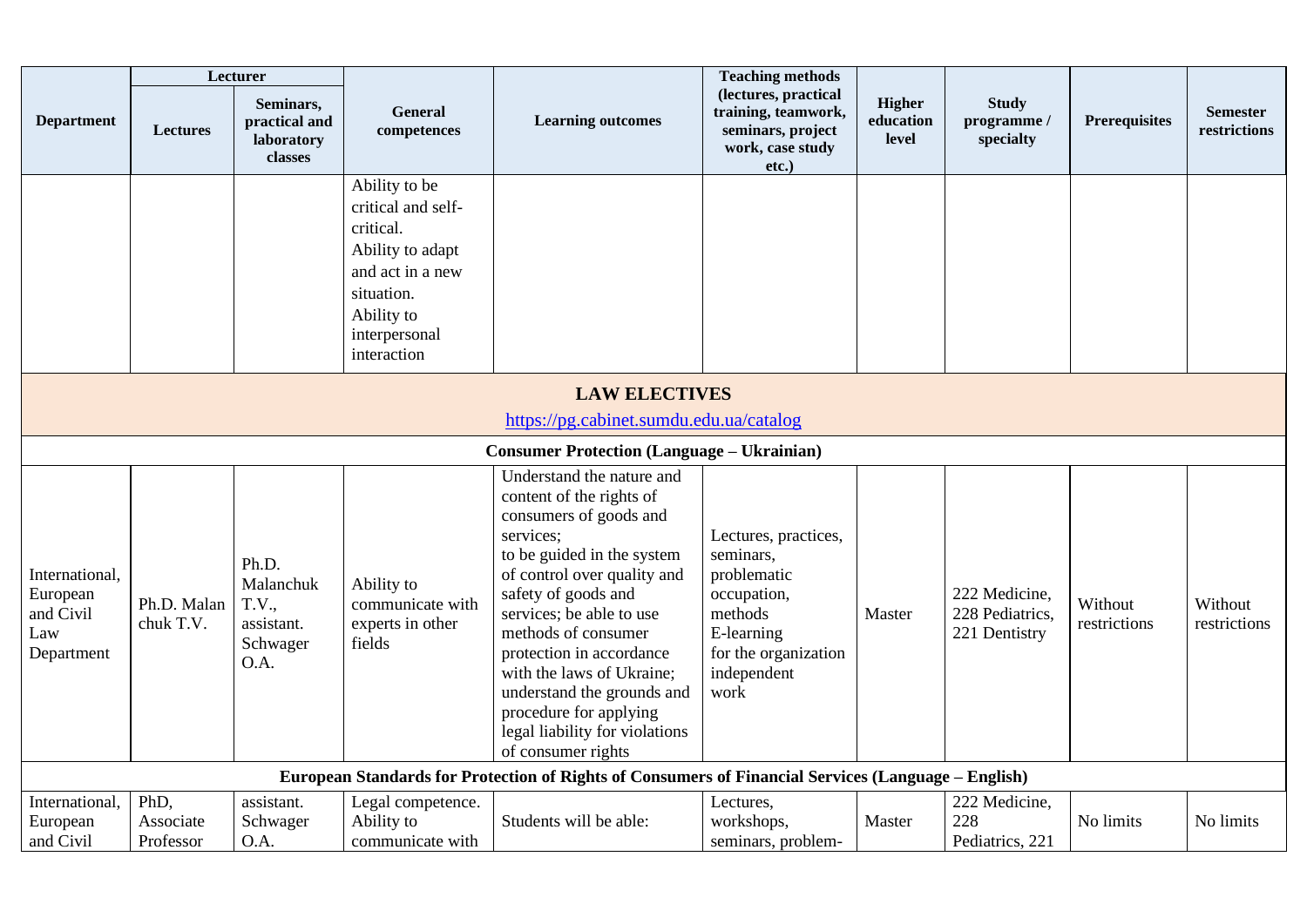|                                                              |                            | Lecturer                                                |                                                                                      |                                                                                                                                                                                                                                                                                                                                                                                                                                                                                                                                           | <b>Teaching methods</b>                                                                                                                 |                                     |                                                   |                         |                                 |
|--------------------------------------------------------------|----------------------------|---------------------------------------------------------|--------------------------------------------------------------------------------------|-------------------------------------------------------------------------------------------------------------------------------------------------------------------------------------------------------------------------------------------------------------------------------------------------------------------------------------------------------------------------------------------------------------------------------------------------------------------------------------------------------------------------------------------|-----------------------------------------------------------------------------------------------------------------------------------------|-------------------------------------|---------------------------------------------------|-------------------------|---------------------------------|
| <b>Department</b>                                            | Lectures                   | Seminars,<br>practical and<br>laboratory<br>classes     | <b>General</b><br>competences                                                        | <b>Learning outcomes</b>                                                                                                                                                                                                                                                                                                                                                                                                                                                                                                                  | (lectures, practical<br>training, teamwork,<br>seminars, project<br>work, case study<br>$etc.$ )                                        | <b>Higher</b><br>education<br>level | <b>Study</b><br>programme /<br>specialty          | <b>Prerequisites</b>    | <b>Semester</b><br>restrictions |
| Law<br>Department                                            | Plotnikova<br>M.V.         |                                                         | experts in other<br>fields.<br>Ability to work in<br>an international<br>environment | to know the basic concepts<br>and principles of the EU<br>financial services market;<br>to explain the legal basis for<br>the functioning of the EU<br>financial services market;<br>to describe the system of<br>sources of European law,<br>the legal status of<br>consumers of financial<br>services and their right to<br>protection of their<br>legitimate rights and<br>interests, be able to apply<br>the acquired knowledge of<br>European standards for the<br>protection of the rights of<br>consumers of financial<br>services | solving classes,<br>eLearning for self-<br>study                                                                                        |                                     | Dentistry                                         |                         |                                 |
|                                                              |                            |                                                         |                                                                                      | The Basics of European Law (Language - Ukrainian)                                                                                                                                                                                                                                                                                                                                                                                                                                                                                         |                                                                                                                                         |                                     |                                                   |                         |                                 |
| International,<br>European<br>and Civil<br>Law<br>Department | PhD.<br>Plotnikova<br>M.V. | PhD<br>Plotnikova<br>M.V.,<br>assistant.<br>Slavko A.S. | Ability<br>work in<br>international<br>environment                                   | Interpret and disseminate<br>European values;<br>to be guided in the<br>European legal traditions,<br>the law of the European<br>Union; understand the<br>basics of human rights<br>protection in European law,<br>legal regulation of free<br>movement of persons,<br>goods, services and capital<br>in the European market,<br>understand the essence of                                                                                                                                                                                | Lectures, practices,<br>seminars,<br>problematic<br>occupation,<br>methods<br>E-learning<br>for the organization<br>independent<br>work | Master                              | 222 Medicine,<br>228 Pediatrics,<br>221 Dentistry | Without<br>restrictions | Without<br>restrictions         |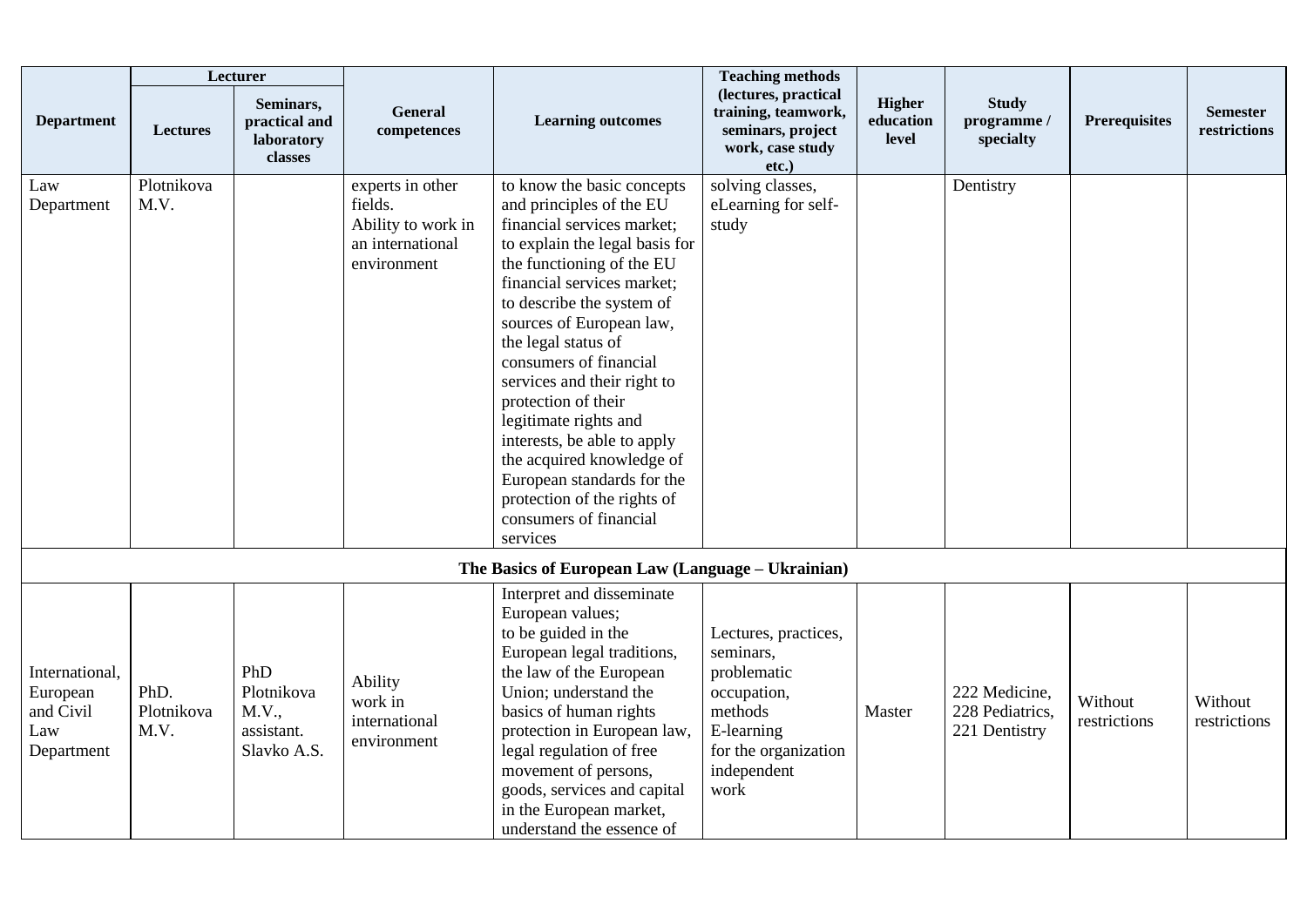|                                                              | Lecturer                               |                                                     |                                                                                                                                   |                                                                                                                                                                                                                                                                                                                                                                                                                                                                                                 | <b>Teaching methods</b>                                                                           |                                     |                                                   |                      |                                 |
|--------------------------------------------------------------|----------------------------------------|-----------------------------------------------------|-----------------------------------------------------------------------------------------------------------------------------------|-------------------------------------------------------------------------------------------------------------------------------------------------------------------------------------------------------------------------------------------------------------------------------------------------------------------------------------------------------------------------------------------------------------------------------------------------------------------------------------------------|---------------------------------------------------------------------------------------------------|-------------------------------------|---------------------------------------------------|----------------------|---------------------------------|
| <b>Department</b>                                            | <b>Lectures</b>                        | Seminars,<br>practical and<br>laboratory<br>classes | <b>General</b><br>competences                                                                                                     | <b>Learning outcomes</b>                                                                                                                                                                                                                                                                                                                                                                                                                                                                        | (lectures, practical<br>training, teamwork,<br>seminars, project<br>work, case study<br>etc.)     | <b>Higher</b><br>education<br>level | <b>Study</b><br>programme /<br>specialty          | <b>Prerequisites</b> | <b>Semester</b><br>restrictions |
|                                                              |                                        |                                                     |                                                                                                                                   | European integration<br>processes and be able to<br>adapt to them in every way.<br>daily and professional life                                                                                                                                                                                                                                                                                                                                                                                  |                                                                                                   |                                     |                                                   |                      |                                 |
|                                                              |                                        |                                                     |                                                                                                                                   | The Basics of European Law (Language – English)                                                                                                                                                                                                                                                                                                                                                                                                                                                 |                                                                                                   |                                     |                                                   |                      |                                 |
| International,<br>European<br>and Civil<br>Law<br>Department | PhD.,<br>Assoc.<br>Zavgorodnya<br>V.M. | as. Slavko<br>A.S.                                  | Students will be<br>able to work in an<br>international<br>environment                                                            | Students will be able to:<br>interpret and share<br>European values;<br>understand European legal<br>traditions and basic<br>principles of European legal<br>environment understand the<br>fundamentals of human<br>right protection by<br>European law, legal<br>provision of EU market,<br>freedom of movement of<br>people, goods, capital and<br>services;<br>be aware of European<br>integration processes and to<br>adapt to these processes in<br>the daily and professional<br>activity | Lectures,<br>workshops,<br>seminars, problem-<br>solving classes,<br>eLearning for self-<br>study | Master                              | 222 Medicine,<br>228 Pediatrics,<br>221 Dentistry | No limits            | No limits                       |
|                                                              |                                        |                                                     |                                                                                                                                   | Common Foreign and Security Policy: Legal Framework for EU-Ukraine Cooperation (Language - English)                                                                                                                                                                                                                                                                                                                                                                                             |                                                                                                   |                                     |                                                   |                      |                                 |
| International,<br>European<br>and Civil<br>Law<br>Department | PhD.,<br>Assoc.<br>Zavgorodnya<br>V.M. | PhD., Assoc.<br>Zavgorodnya<br>V.M.                 | Students will be<br>able to work in an<br>International<br>environment and to<br>communicate with<br>experts in various<br>fields | Students will be able to:<br>understand EU Common<br>Foreign and Security<br>Policy;<br>be aware of the European<br><b>Union's Security</b><br>Architecture, EU legal tools                                                                                                                                                                                                                                                                                                                     | Lectures,<br>workshops,<br>seminars, problem-<br>solving classes,<br>eLearning for self-<br>study | Master                              | 222 Medicine,<br>228 Pediatrics,<br>221 Dentistry | No limits            | No limits                       |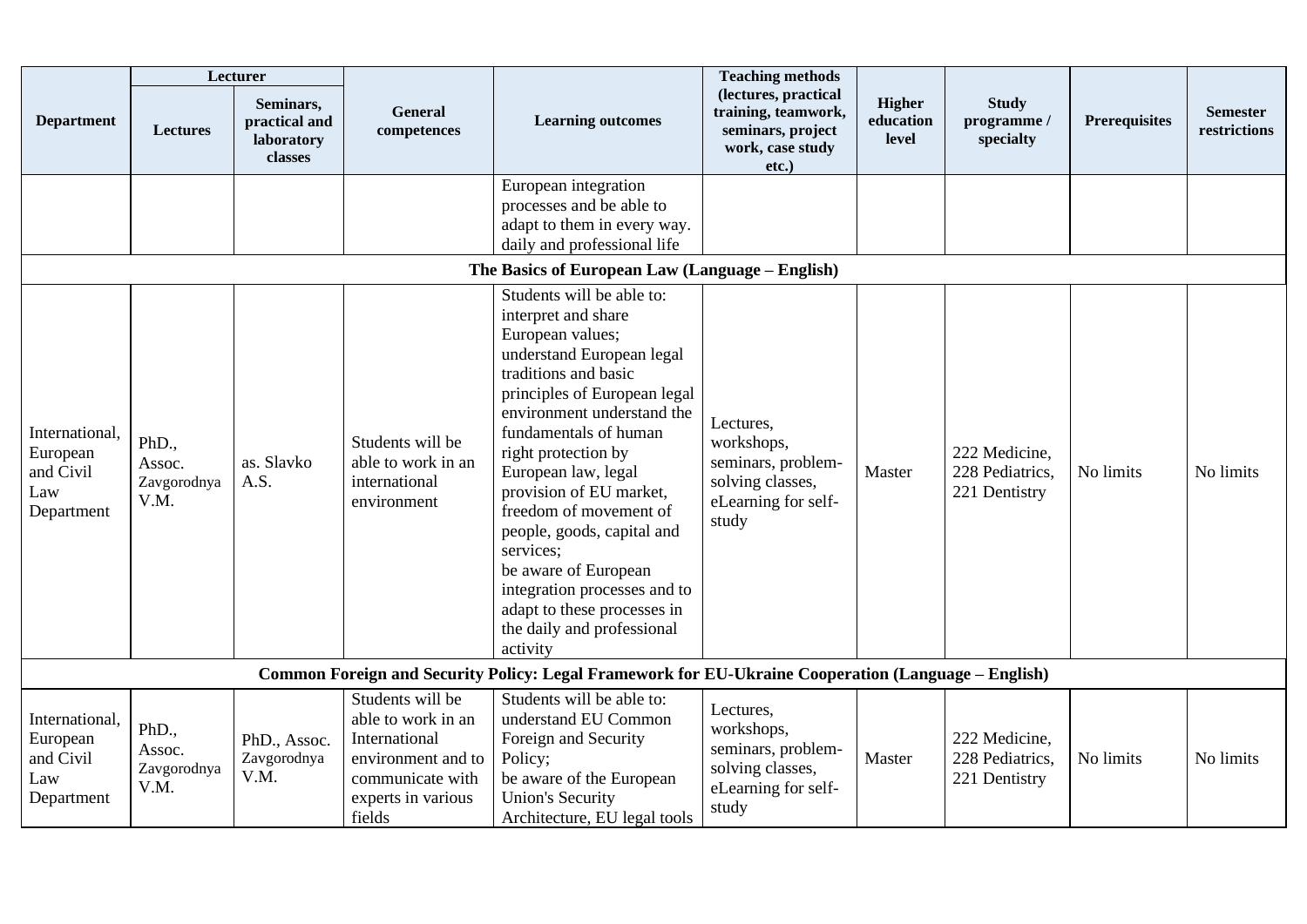|                                                            | Lecturer                                                                                                                                              |                                                                     |                                                                  |                                                                                                                                                                                                                                                                      | <b>Teaching methods</b>                                                                       |                                     |                                                   |                      |                                 |  |
|------------------------------------------------------------|-------------------------------------------------------------------------------------------------------------------------------------------------------|---------------------------------------------------------------------|------------------------------------------------------------------|----------------------------------------------------------------------------------------------------------------------------------------------------------------------------------------------------------------------------------------------------------------------|-----------------------------------------------------------------------------------------------|-------------------------------------|---------------------------------------------------|----------------------|---------------------------------|--|
| <b>Department</b>                                          | <b>Lectures</b>                                                                                                                                       | Seminars,<br>practical and<br>laboratory<br>classes                 | <b>General</b><br>competences                                    | <b>Learning outcomes</b>                                                                                                                                                                                                                                             | (lectures, practical<br>training, teamwork,<br>seminars, project<br>work, case study<br>etc.) | <b>Higher</b><br>education<br>level | <b>Study</b><br>programme /<br>specialty          | <b>Prerequisites</b> | <b>Semester</b><br>restrictions |  |
|                                                            |                                                                                                                                                       |                                                                     |                                                                  | for combating terrorism and<br>protection of cybersecurity;<br>understand and interpret<br>ongoing harmonization of<br>EU and Ukrainian law and<br>European integration<br>processes; and to<br>implement the knowledge<br>in the daily and<br>professional activity |                                                                                               |                                     |                                                   |                      |                                 |  |
| <b>Fundamentals of Criminal Law (Language – Ukrainian)</b> |                                                                                                                                                       |                                                                     |                                                                  |                                                                                                                                                                                                                                                                      |                                                                                               |                                     |                                                   |                      |                                 |  |
| Department<br>of Criminal<br>Law and<br>Procedure          | Ph.D., prof.<br><b>Sukhonos</b><br>V.V.<br>Ph.D.,<br>Bondarenko<br>O.S.<br>Ph.D., prof.<br>Pakhomov<br>V.V.<br>Ph.D.,<br>Assist.<br>Dumchikov<br>M.O. | Ph.D.<br>Bondarenko<br>O.S.,<br>Ph.D., Assist.<br>Dumchikov<br>M.O. | Ability to<br>communicate with<br>experts in other<br>industries | Apply knowledge about the<br>peculiarities of criminal<br>liability and its form in<br>practice; Apply the ability<br>to differentiate between<br>criminal law norms and<br>distinguish them from other<br>socially dangerous<br>activities.                         | Lectures, practical<br>and seminar<br>classes, problem<br>classes                             | Master                              | 222 Medicine,<br>228 Pediatrics,<br>221 Dentistry | No limits            | No limits                       |  |
|                                                            |                                                                                                                                                       |                                                                     |                                                                  | <b>Fundamentals of Criminal Law (Language - English)</b>                                                                                                                                                                                                             |                                                                                               |                                     |                                                   |                      |                                 |  |
| Department<br>of Criminal<br>Law and<br>Procedure          | Professor<br>Pakhomov<br>VV:<br>Ph.D. in<br>Law,<br>Lecturer,<br>Dumchikov<br><b>MO</b>                                                               | Ph.D. in<br>Law, Lecture<br>r.<br>Dumchikov<br>M <sub>O</sub>       | Ability to<br>communicate with<br>experts in other<br>industries | Apply knowledge about the<br>peculiarities of criminal<br>liability and its form in<br>practice; Apply the ability<br>to differentiate between<br>criminal law norms and<br>distinguish them from other                                                              | Lectures, practical<br>and seminar<br>classes, problem<br>classes                             | Master                              | 222 Medicine,<br>228 Pediatrics,<br>221 Dentistry | No limits            | No limits                       |  |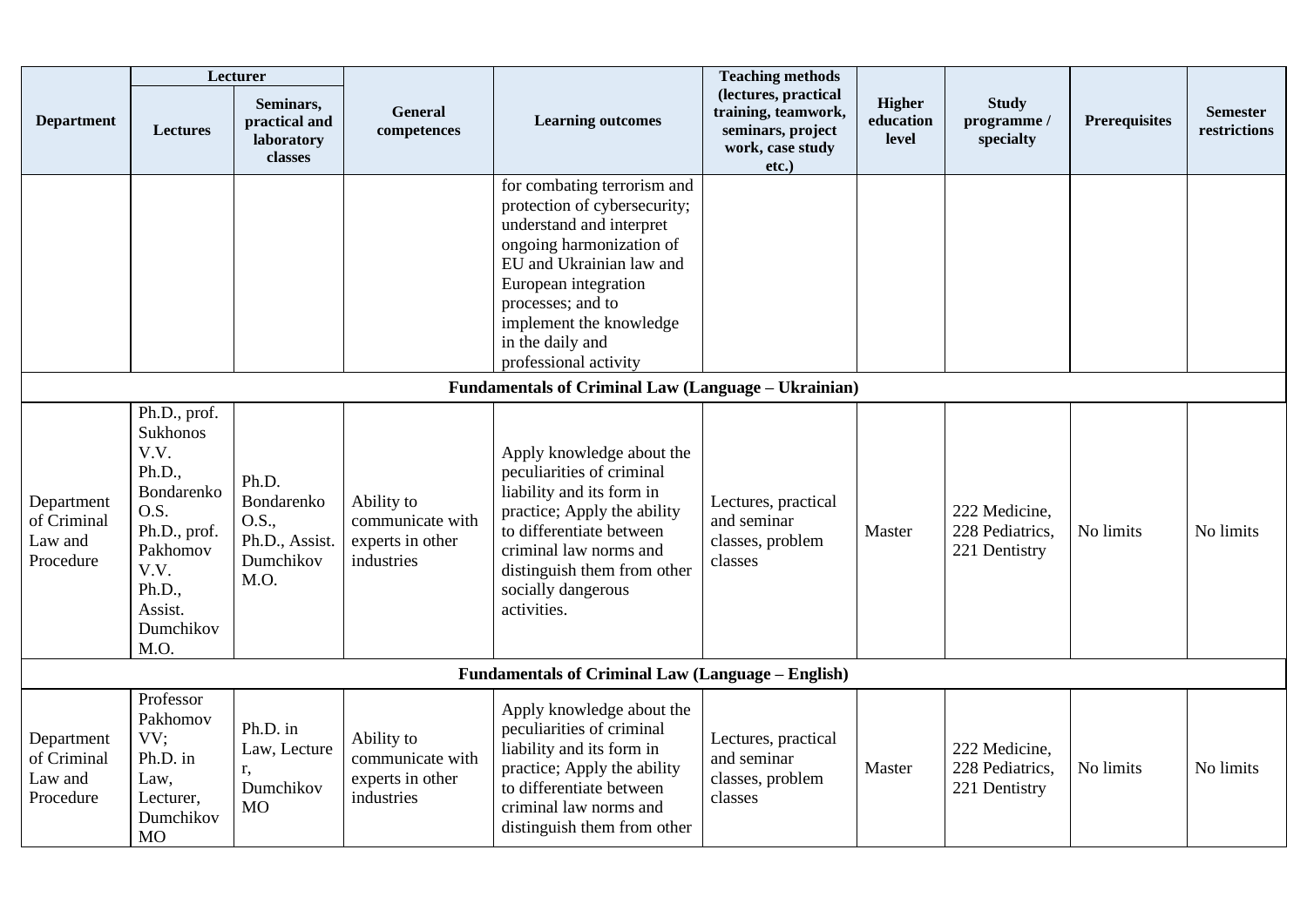|                                                                                                                   | Lecturer                                                                                                      |                                                                                                            |                                                                                                                                                                                                                                                       |                                                                                                                                                                                                                                                                                                                                                                                                   | <b>Teaching methods</b>                                                                          |                                     |                                                   |                      |                                 |  |
|-------------------------------------------------------------------------------------------------------------------|---------------------------------------------------------------------------------------------------------------|------------------------------------------------------------------------------------------------------------|-------------------------------------------------------------------------------------------------------------------------------------------------------------------------------------------------------------------------------------------------------|---------------------------------------------------------------------------------------------------------------------------------------------------------------------------------------------------------------------------------------------------------------------------------------------------------------------------------------------------------------------------------------------------|--------------------------------------------------------------------------------------------------|-------------------------------------|---------------------------------------------------|----------------------|---------------------------------|--|
| <b>Department</b>                                                                                                 | <b>Lectures</b>                                                                                               | Seminars,<br>practical and<br>laboratory<br>classes                                                        | <b>General</b><br>competences                                                                                                                                                                                                                         | <b>Learning outcomes</b>                                                                                                                                                                                                                                                                                                                                                                          | (lectures, practical<br>training, teamwork,<br>seminars, project<br>work, case study<br>$etc.$ ) | <b>Higher</b><br>education<br>level | <b>Study</b><br>programme /<br>specialty          | <b>Prerequisites</b> | <b>Semester</b><br>restrictions |  |
|                                                                                                                   |                                                                                                               |                                                                                                            |                                                                                                                                                                                                                                                       | socially dangerous                                                                                                                                                                                                                                                                                                                                                                                |                                                                                                  |                                     |                                                   |                      |                                 |  |
|                                                                                                                   |                                                                                                               |                                                                                                            |                                                                                                                                                                                                                                                       | activities.                                                                                                                                                                                                                                                                                                                                                                                       |                                                                                                  |                                     |                                                   |                      |                                 |  |
| Intellectual Property in the Healthcare Sphere (Language - Ukrainian)<br>Ability to<br>Identify and analyze legal |                                                                                                               |                                                                                                            |                                                                                                                                                                                                                                                       |                                                                                                                                                                                                                                                                                                                                                                                                   |                                                                                                  |                                     |                                                   |                      |                                 |  |
| Department<br>of Criminal<br>Law<br>and<br>Procedure                                                              | Ph.D. in<br>Law, Senior<br>ecturer,<br>Utkina M.<br>S.<br>Ph.D. in<br>Law,<br>Assistant,<br>Dumchikov<br>M.O. | Ph.D. in<br>Law, Senior<br>ecturer,<br>Utkina M. S.<br>Ph.D. in<br>Law,<br>Assistant,<br>Dumchikov<br>M.S. | understand the role<br>of intellectual<br>property in<br>promoting and<br>protecting of the<br>health care.<br>Ability to<br>understand the<br>relationship<br>between the system<br>of intellectual<br>property law and<br>health care               | issues in health care.<br>To apply knowledge of the<br>main components of<br>national and international<br>systems of intellectual<br>property rights protection in<br>professional activity.<br>Apply knowledge of<br>intellectual property rights<br>to conduct procedures for<br>the protection of intellectual<br>property rights in case of<br>their violation                               | Lectures, practical<br>and seminar<br>classes, problem<br>classes                                | Master                              | 222 Medicine.<br>228 Pediatrics.<br>221 Dentistry | No limits            | No limits                       |  |
|                                                                                                                   |                                                                                                               |                                                                                                            |                                                                                                                                                                                                                                                       | Intellectual Property in the Healthcare Sphere (Language – English)                                                                                                                                                                                                                                                                                                                               |                                                                                                  |                                     |                                                   |                      |                                 |  |
| Department<br>of Criminal<br>Law<br>and<br>Procedure                                                              | Ph.D. in<br>Law, Senior<br>ecturer,<br>Utkina M.<br>S.<br>Ph.D. in<br>Law,<br>Assistant,<br>Dumchikov<br>M.O. | Ph.D. in<br>Law, Senior<br>ecturer.<br>Utkina M. S.<br>Ph.D. in<br>Law,<br>Assistant,<br>Dumchikov<br>M.S. | Ability to<br>understand the role<br>of intellectual<br>property in<br>promoting and<br>protecting of the<br>health care.<br>Ability to<br>understand the<br>relationship<br>between the system<br>of intellectual<br>property law and<br>health care | Identify and analyze legal<br>issues in health care.<br>To apply knowledge of the<br>main components of<br>national and international<br>systems of intellectual<br>property rights protection in<br>professional activity.<br>Apply knowledge of<br>intellectual property rights<br>to conduct procedures for<br>the protection of intellectual<br>property rights in case of<br>their violation | Lectures, practical<br>and seminar<br>classes, problem<br>classes                                | Master                              | 222 Medicine,<br>228 Pediatrics,<br>221 Dentistry | No limits            | No limits                       |  |
|                                                                                                                   |                                                                                                               |                                                                                                            |                                                                                                                                                                                                                                                       | The Basics of Crime Prevention (Language – Ukrainian)                                                                                                                                                                                                                                                                                                                                             |                                                                                                  |                                     |                                                   |                      |                                 |  |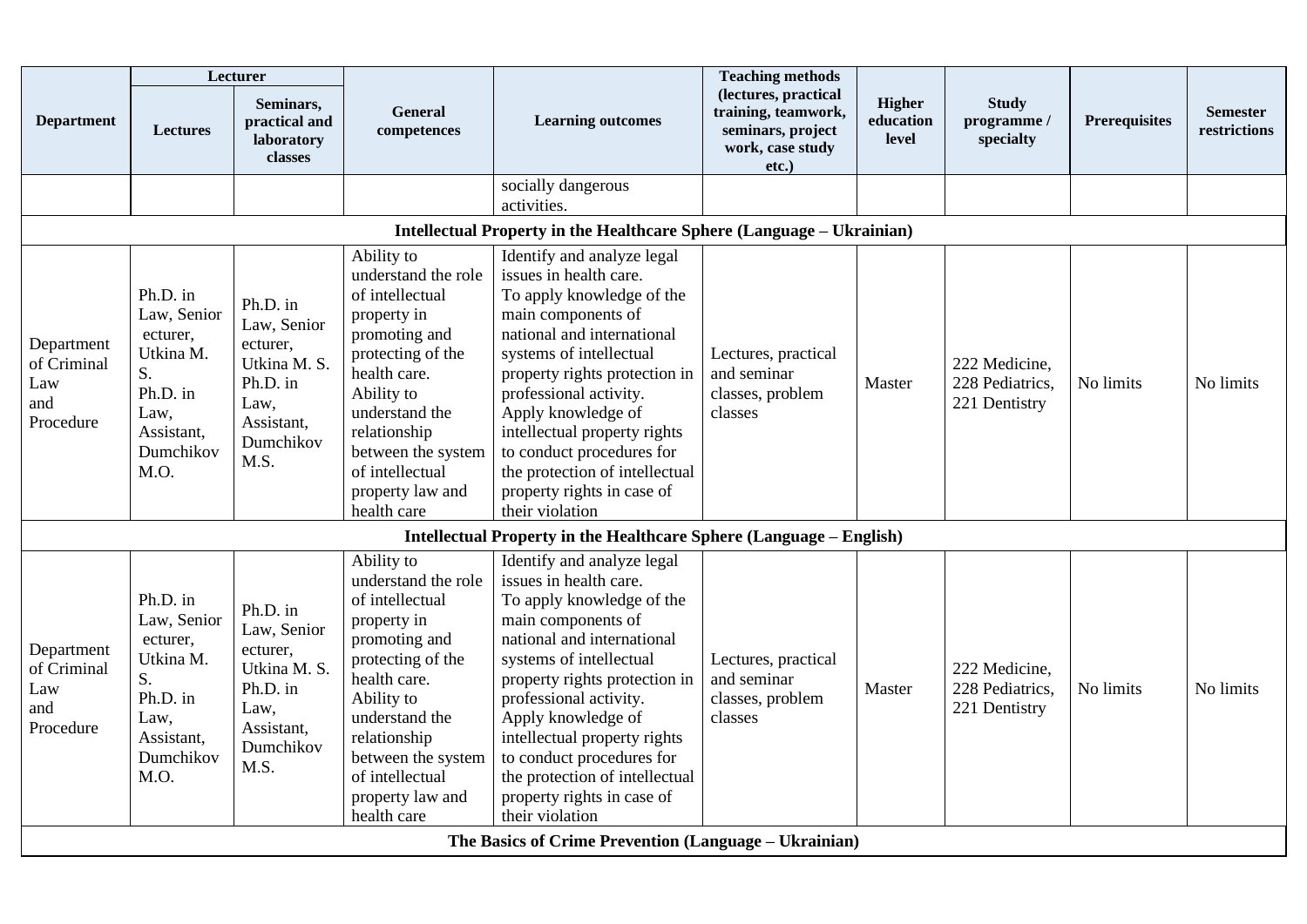|                                                                                   | Lecturer                                                                                                                                   |                                                                                                                                            |                                                                                                                                               |                                                                                                                                                                                                                                                                                                                        | <b>Teaching methods</b>                                                                                             |                                     |                                                   |                      |                                 |
|-----------------------------------------------------------------------------------|--------------------------------------------------------------------------------------------------------------------------------------------|--------------------------------------------------------------------------------------------------------------------------------------------|-----------------------------------------------------------------------------------------------------------------------------------------------|------------------------------------------------------------------------------------------------------------------------------------------------------------------------------------------------------------------------------------------------------------------------------------------------------------------------|---------------------------------------------------------------------------------------------------------------------|-------------------------------------|---------------------------------------------------|----------------------|---------------------------------|
| <b>Department</b>                                                                 | <b>Lectures</b>                                                                                                                            | Seminars,<br>practical and<br>laboratory<br>classes                                                                                        | <b>General</b><br>competences                                                                                                                 | <b>Learning outcomes</b>                                                                                                                                                                                                                                                                                               | (lectures, practical<br>training, teamwork,<br>seminars, project<br>work, case study<br>$etc.$ )                    | <b>Higher</b><br>education<br>level | <b>Study</b><br>programme /<br>specialty          | <b>Prerequisites</b> | <b>Semester</b><br>restrictions |
| Department<br>of Criminal<br>Law and<br>Judiciary                                 | Ph.D. in<br>Law,<br>Assosiate<br>Professor,<br>Yanishevska<br>K.D.<br>Ph.D. in<br>Law,<br>Dumchikov<br>M.O.<br>Ph.D.<br>Bondarenko<br>O.S. | Ph.D. in<br>Law,<br>Assosiate<br>Professor,<br>Yanishevska<br>K.D.<br>Ph.D. in<br>Law,<br>Dumchikov<br>M.O.<br>Ph.D.<br>Bondarenko<br>O.S. | Ability to<br>communicate with<br>experts in other<br>industries                                                                              | To apply knowledge that<br>includes understanding of<br>the concept and nature of<br>crime, the person of the<br>offender and the person of<br>the victim, their<br>characteristics and features.<br>the main causes and<br>conditions of crime, ways<br>of preventing crime in<br>general and its individual<br>types | Lectures, practical<br>and seminar<br>classes, problem<br>classes                                                   | Master                              | 222 Medicine,<br>228 Pediatrics,<br>221 Dentistry | No limits            | No limits                       |
|                                                                                   |                                                                                                                                            |                                                                                                                                            |                                                                                                                                               | The Basics of Crime Prevention (Language - English)                                                                                                                                                                                                                                                                    |                                                                                                                     |                                     |                                                   |                      |                                 |
| Department<br>of Criminal<br>Law<br>and<br>Procedure                              | Ph.D. in<br>Law,<br>Assosiate<br>Professor,<br>Yanishevska<br>K.D.<br>Ph.D. in<br>Law,<br>Dumchikov<br>M.O.                                | Ph.D. in<br>Law,<br>Assosiate<br>Professor,<br>Yanishevska<br>K.D.<br>Ph.D. in<br>Law,<br>Lecturer,<br>Dumchikov<br>M.O.                   | Ability to<br>communicate with<br>experts in other<br>industries                                                                              | To apply knowledge that<br>includes understanding of<br>the concept and nature of<br>crime, the person of the<br>offender and the person of<br>the victim, their<br>characteristics and features,<br>the main causes and<br>conditions of crime, ways<br>of preventing crime in<br>general and its individual<br>types | Lectures, practical<br>and seminar<br>classes, problem<br>classes                                                   | Master                              | 222 Medicine,<br>228 Pediatrics,<br>221 Dentistry | No limits            | No limits                       |
|                                                                                   |                                                                                                                                            |                                                                                                                                            |                                                                                                                                               | Legal Regulation of Work of Medical Workers (Language - Ukrainian)                                                                                                                                                                                                                                                     |                                                                                                                     |                                     |                                                   |                      |                                 |
| Department<br>of<br>Administrative<br>and<br>Economic<br>Law and<br>Financial and | Doctor of<br>Law,<br>Associate<br>Professor<br>Kiselyova<br>O.I.                                                                           | Assistant<br>Glushchenko<br>N.V.                                                                                                           | Ability to apply<br>knowledge in<br>practical situations.<br>Ability to identify,<br>solve problems.<br>Ability to make<br>informed decisions | Use legislative acts and<br>other normative documents<br>that regulate legal relations<br>in the process of<br>professional activity of<br>medical workers.                                                                                                                                                            | Interactive lectures.<br>Case study.<br>Case method.<br>Lectures-<br>discussions.<br>Practice-oriented<br>learning. | Master                              | 222 Medicine,<br>228 Pediatrics.<br>221 Dentistry | Without limits       | Without<br>limits               |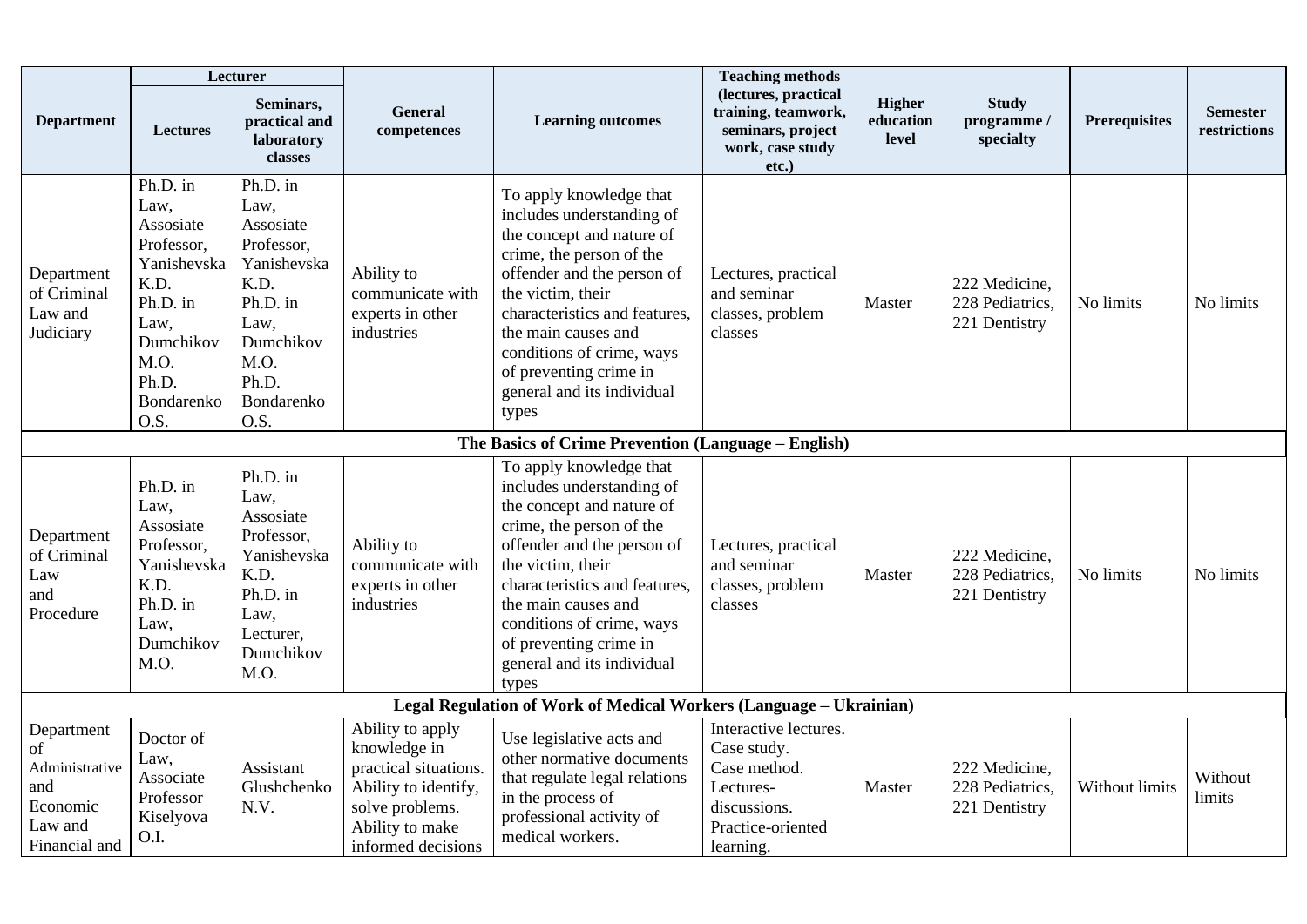|                                                                                                           | Lecturer                                                         |                                                     |                                                                                                                                               |                                                                                                                                                                                                                                                                                                                                                                                                                                                                                             | <b>Teaching methods</b>                                                                                                                                                       |                                     |                                                   |                      |                                 |
|-----------------------------------------------------------------------------------------------------------|------------------------------------------------------------------|-----------------------------------------------------|-----------------------------------------------------------------------------------------------------------------------------------------------|---------------------------------------------------------------------------------------------------------------------------------------------------------------------------------------------------------------------------------------------------------------------------------------------------------------------------------------------------------------------------------------------------------------------------------------------------------------------------------------------|-------------------------------------------------------------------------------------------------------------------------------------------------------------------------------|-------------------------------------|---------------------------------------------------|----------------------|---------------------------------|
| <b>Department</b>                                                                                         | Lectures                                                         | Seminars,<br>practical and<br>laboratory<br>classes | <b>General</b><br>competences                                                                                                                 | <b>Learning outcomes</b>                                                                                                                                                                                                                                                                                                                                                                                                                                                                    | (lectures, practical<br>training, teamwork,<br>seminars, project<br>work, case study<br>etc.)                                                                                 | <b>Higher</b><br>education<br>level | <b>Study</b><br>programme /<br>specialty          | <b>Prerequisites</b> | <b>Semester</b><br>restrictions |
| Economic<br>Security                                                                                      |                                                                  |                                                     |                                                                                                                                               | To determine the features<br>of legal regulation of labor<br>relations in health care<br>institutions and the<br>responsibility of medical<br>workers in professional<br>activities,<br>to analyze various<br>situations that arise in the<br>implementation of<br>professional activities, to<br>understand the<br>consequences of violations<br>of citizens' rights in health<br>care;<br>to give a legal assessment<br>of offenses committed by<br>medical and pharmaceutical<br>workers | Problem seminar.<br>Educational<br>discussion / debate                                                                                                                        |                                     |                                                   |                      |                                 |
|                                                                                                           |                                                                  |                                                     |                                                                                                                                               | Legal Regulation of Work of Medical Workers (Language - English)                                                                                                                                                                                                                                                                                                                                                                                                                            |                                                                                                                                                                               |                                     |                                                   |                      |                                 |
| Department<br>of<br>Administrative<br>and<br>Economic<br>Law and<br>Financial and<br>Economic<br>Security | Doctor of<br>Law,<br>Associate<br>Professor<br>Kiselyova<br>O.I. | Trainee<br>teacher<br>Glushchenko<br>N.V.           | Ability to apply<br>knowledge in<br>practical situations.<br>Ability to identify,<br>solve problems.<br>Ability to make<br>informed decisions | Use legislative acts and<br>other normative documents<br>that regulate legal relations<br>in the process of<br>professional activity of<br>medical workers.<br>To determine the features<br>of legal regulation of labor<br>relations in health care<br>institutions and the<br>responsibility of medical<br>workers in professional<br>activities,                                                                                                                                         | Interactive lectures.<br>Case study.<br>Case method.<br>Lectures-<br>discussions.<br>Practice-oriented<br>learning.<br>Problem seminar.<br>Educational<br>discussion / debate | Master                              | 222 Medicine,<br>228 Pediatrics,<br>221 Dentistry | Without limits       | Without<br>limits               |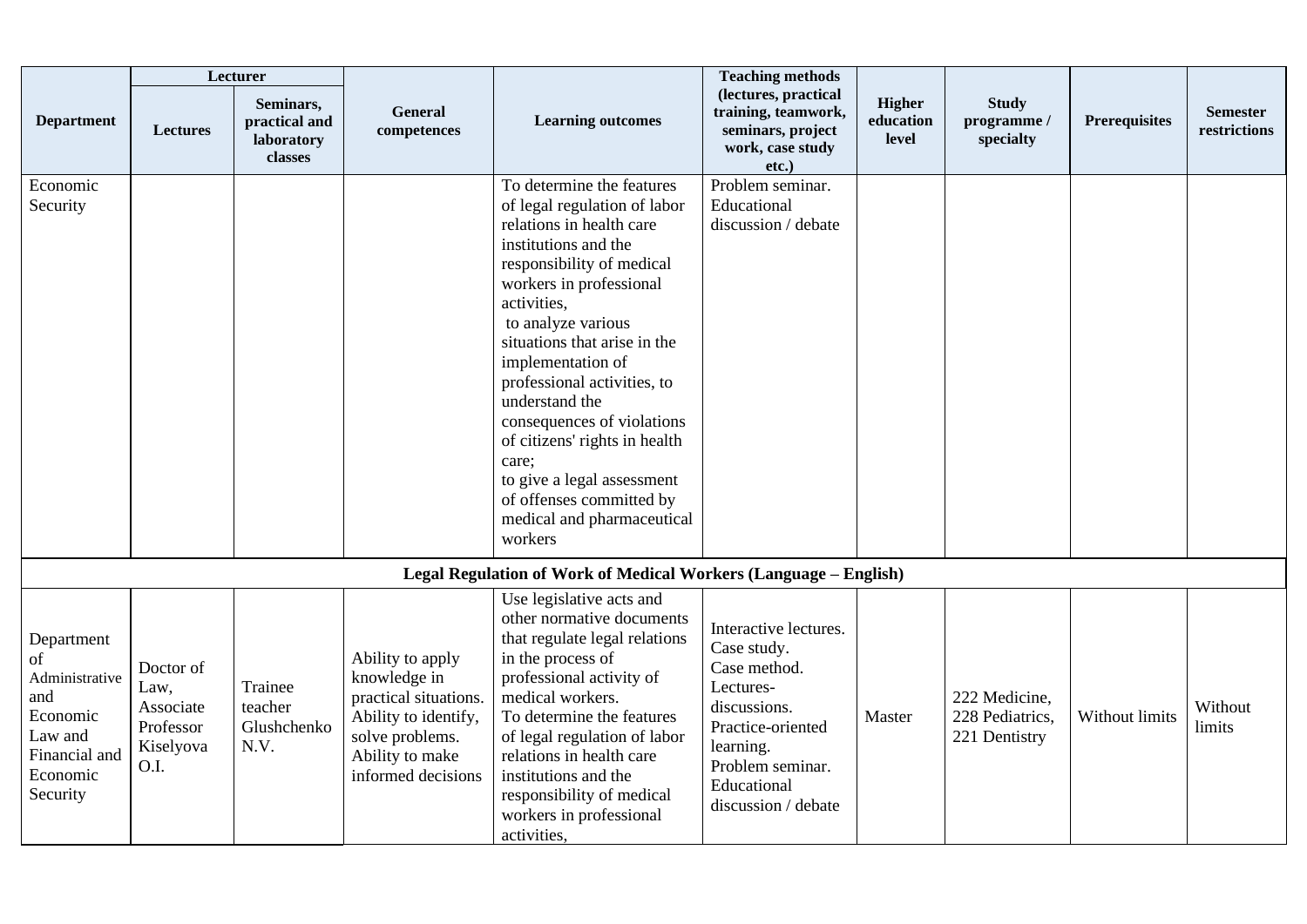|                                                                                                           | Lecturer                         |                                                     |                                                           |                                                                                                                                                                                                                                                                                                                                                                                                         | <b>Teaching methods</b>                                                                                                                                                        |                                     |                                                   |                      |                                 |  |  |
|-----------------------------------------------------------------------------------------------------------|----------------------------------|-----------------------------------------------------|-----------------------------------------------------------|---------------------------------------------------------------------------------------------------------------------------------------------------------------------------------------------------------------------------------------------------------------------------------------------------------------------------------------------------------------------------------------------------------|--------------------------------------------------------------------------------------------------------------------------------------------------------------------------------|-------------------------------------|---------------------------------------------------|----------------------|---------------------------------|--|--|
| <b>Department</b>                                                                                         | <b>Lectures</b>                  | Seminars,<br>practical and<br>laboratory<br>classes | <b>General</b><br>competences                             | <b>Learning outcomes</b>                                                                                                                                                                                                                                                                                                                                                                                | (lectures, practical<br>training, teamwork,<br>seminars, project<br>work, case study<br>etc.)                                                                                  | <b>Higher</b><br>education<br>level | <b>Study</b><br>programme /<br>specialty          | <b>Prerequisites</b> | <b>Semester</b><br>restrictions |  |  |
|                                                                                                           |                                  |                                                     |                                                           | to analyze various<br>situations that arise in the<br>implementation of<br>professional activities, to<br>understand the<br>consequences of violations<br>of citizens' rights in health<br>care;<br>to give a legal assessment<br>of offenses committed by<br>medical and pharmaceutical<br>workers                                                                                                     |                                                                                                                                                                                |                                     |                                                   |                      |                                 |  |  |
| <b>Fundamentals of Ukrainian Legislation (Language - English)</b>                                         |                                  |                                                     |                                                           |                                                                                                                                                                                                                                                                                                                                                                                                         |                                                                                                                                                                                |                                     |                                                   |                      |                                 |  |  |
| Department<br>of<br>Administrative<br>and<br>Economic<br>Law and<br>Financial and<br>Economic<br>Security | Assistant<br>Glushchenko<br>N.V. | Trainee<br>teacher<br>Steblyanko<br>A.V.            | Ability to apply<br>knowledge in<br>practical situations. | To know the main aspects<br>of legal regulation of public<br>relations in Ukraine, such<br>as: the basics theory of state<br>and<br>law, constitutional,<br>administrative, civil,<br>economic, labor, criminal<br>and other branches of law.<br>To be able to navigate in<br>current legislation, work<br>with regulations acts,<br>correctly apply legal norms<br>to specific practical<br>situations | Interactive lectures.<br>Case study.<br>Case method.<br>Lectures-<br>discussions.<br>Practice-oriented<br>learning.<br>Educational<br>discussion / debate.<br>Problem workshop | Master                              | 222 Medicine,<br>228 Pediatrics,<br>221 Dentistry | Without limits       | Without<br>limits               |  |  |
|                                                                                                           |                                  |                                                     |                                                           | Legal status of foreigners in Ukraine (Language – English)                                                                                                                                                                                                                                                                                                                                              |                                                                                                                                                                                |                                     |                                                   |                      |                                 |  |  |
| Department<br>of<br>Administrative                                                                        | Assistant<br>Glushchenko<br>N.V. | Teacher-<br>trainee                                 | Ability to apply<br>knowledge in<br>practical situations. | To use normative legal acts<br>regulating the legal status<br>of foreigners;                                                                                                                                                                                                                                                                                                                            | Interactive lectures.<br>Analysis of specific<br>situations.                                                                                                                   | Master                              | 222 Medicine,<br>228 Pediatrics,<br>221 Dentistry | Without limits       | Without<br>limits               |  |  |